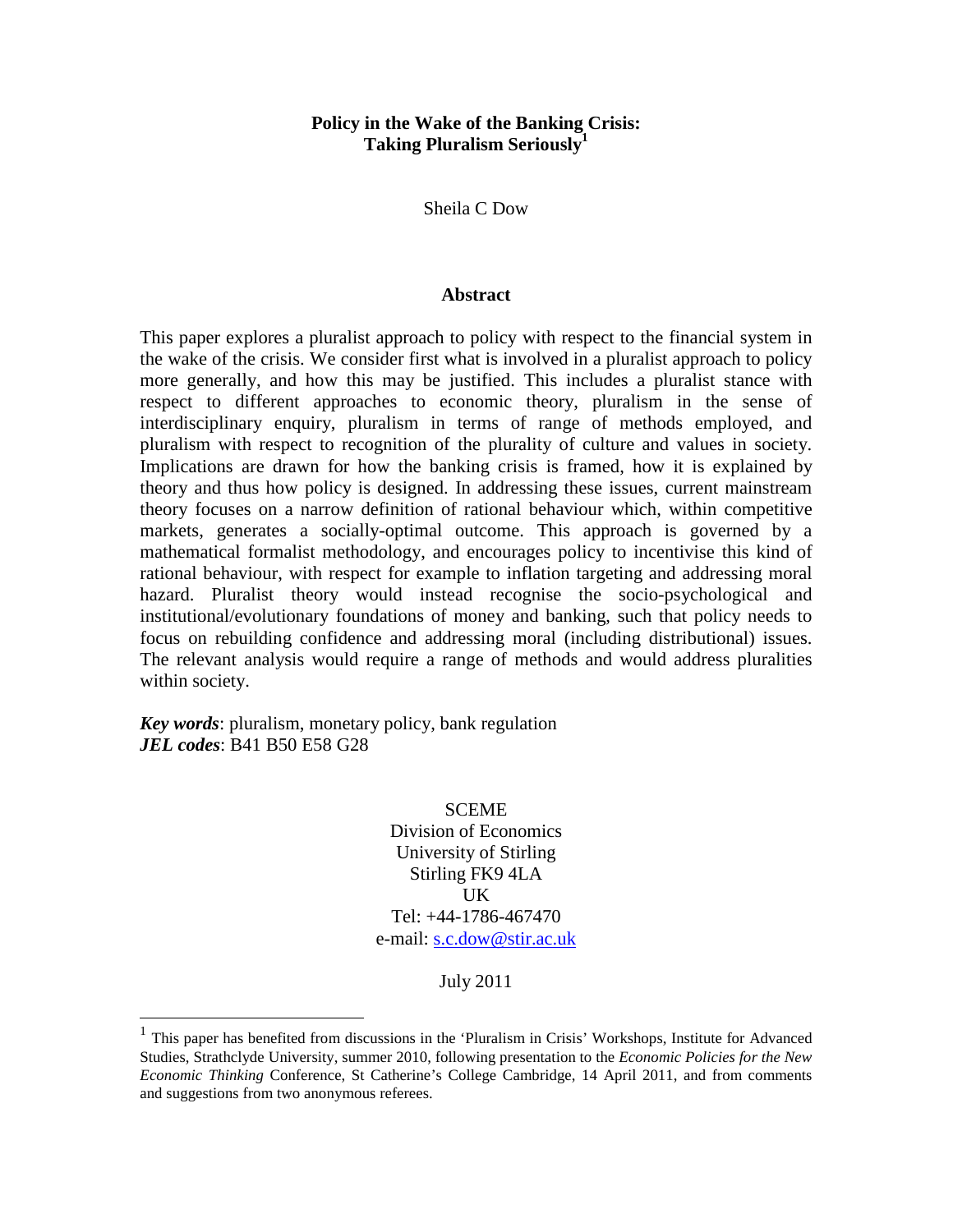## **Introduction**

The financial crisis dented confidence in standard economic theory. For some economists the answer lay in seeking a new standard analysis to replace the old. But others have argued that it is the very notion of an exclusive standard analysis which is problematic. Given the open nature of the subject matter, any analysis may turn out to be inadequate in an uncertain future. The more robust strategy then is to foster a range of theoretical approaches, theories and methods from which to draw in different circumstances, ie pluralism. Coherent practice, in theory and policy, requires the selection of one analysis or another. But it is the attitude to the selection which is important. For a monist this selection is definitive, ruling out alternatives. But for a pluralist this is a provisional selection from among an evolving range, and the selection requires justification. Policymakers may feel uncomfortable with an absence of analysis put forward confidently as 'correct'. But in the wake of the crisis they may appreciate pluralism more, since it would give a better sense of the range of feasible analyses and advisers would need to make the case for their own preferred analysis.

 There has been much discussion in the non-mainstream literature about pluralism. Indeed pluralism has been identified, in the search for a way of defining heterodox economics, as a common characteristic on which a definition might be based (see eg Lee 2009). This is not uncontroversial – some avowedly heterodox economists arguably do not identify with pluralism (see eg Garnett's 2006 account). Nevertheless the idea of pluralism is sufficiently widely espoused, as evidenced by the extent of membership of the International Confederation of Associations for Pluralism in Economics (ICAPE), that we can take it as an important element in heterodox economics.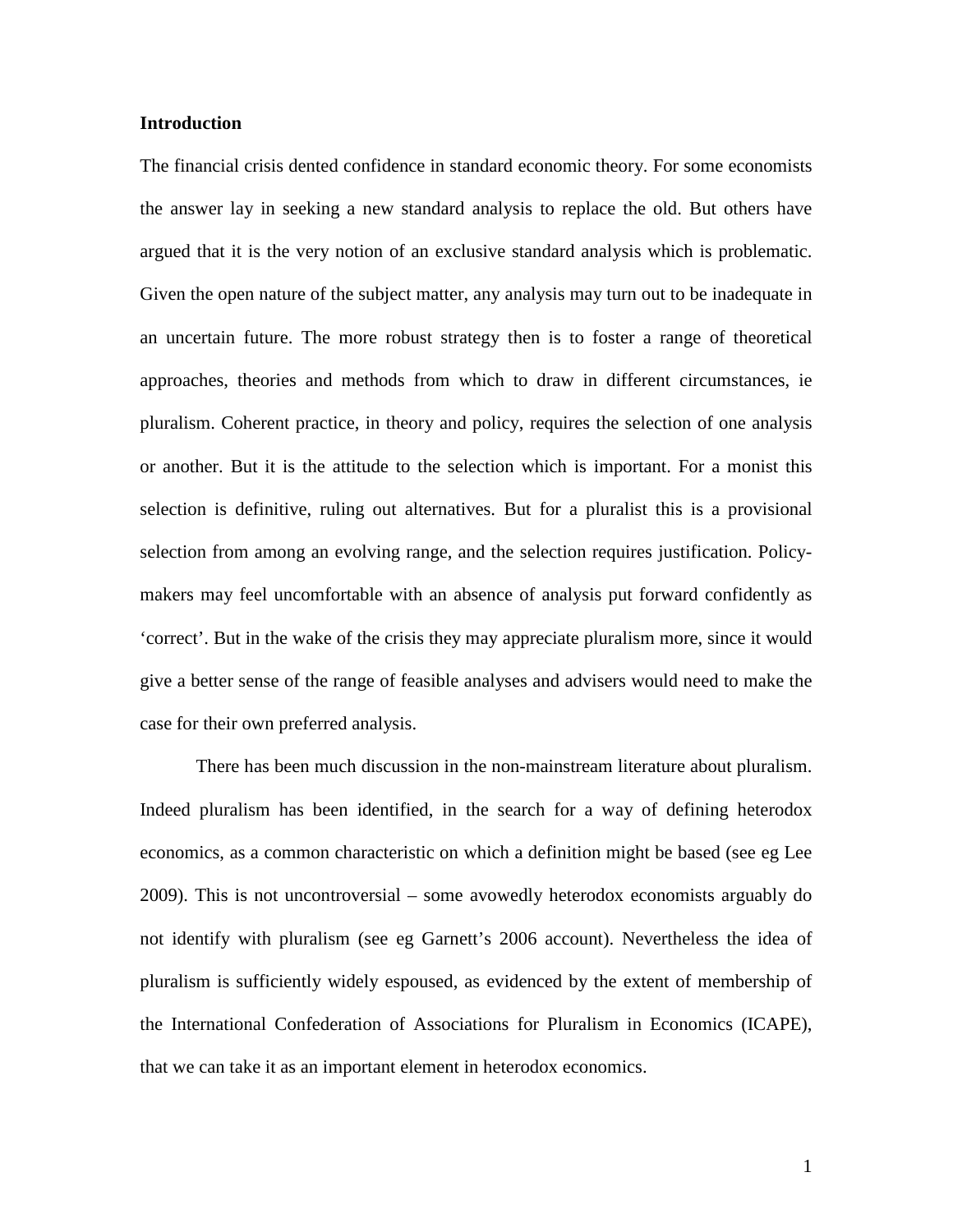The purpose of this paper is to move beyond an internal discussion about pluralism among heterodox economists in terms of variety of approach within economics. Specifically the aim is to consider what pluralism means at a range of levels and to consider how it translates into the practice of policy making. There has been some discussion of a pluralistic approach to policy on which we will draw (see eg Dow 2004b, van Dalen 2007, Downward and Mearman 2007, 2008, 2009). The aim is to draw these strands together and to include more of a focus on plurality in the economy itself. The context for this discussion is the financial and economic crisis which began with the banking crisis in 2007 and the recommendations which might be made by a pluralist economist, for both monetary policy and bank regulation. Discussion of such recommendations will refer as much to the process of policy design as to policies themselves.

 The first task is to discuss the meaning of pluralism, something which has been the source of some confusion in the literature; plurality and pluralism can apply at a range of levels. We will in the process consider the case for pluralism at different levels. This discussion is followed by a comparison between mainstream analysis of the crisis and its cures on the one hand and a pluralist analysis on the other. This discussion includes reference to the methodologies respectively employed in the analysis and the procedures adopted for policy design.

### **Pluralism: Meaning and Justification**

Pluralism has evolved as a philosophical concept and evades simple definition. Negru (2009) provides a valuable account of this evolution. But, since the aim here is to extend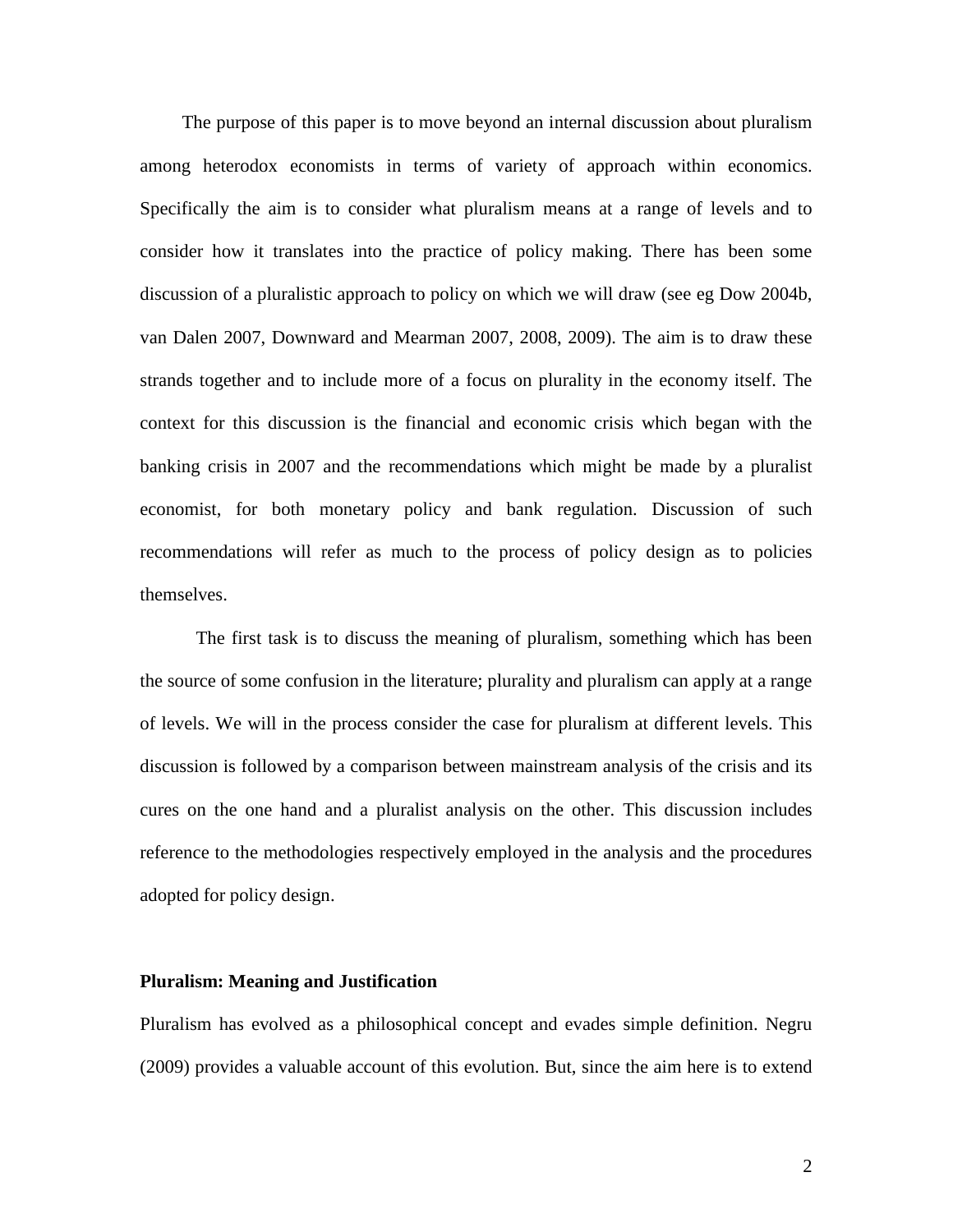the application of pluralism to the practice of policy design, some further discussion of its meaning is required, at least in order to clarify the particular meaning being used here. As a first step it is useful to distinguish pluralism from plurality; the second refers to variety while the first refers to the advocacy of plurality (Mäki 1997). We will consider shortly why plurality might be advocated, but there is also the question of the object of plurality. At what conceptual level is plurality being addressed (see further Dow 1997)? The four levels on which we will focus are the ontological level (the level of reality), the epistemological or meta-methodological level (the level of approach to methodology), the methodological level (the content of methodology) and the level of practice. $2$ 

 The most common level at which pluralism is discussed is at the level of approaches to knowledge: the epistemological level. At this level, methodological pluralism entails recognition and tolerance of a range of methodological approaches. A contrast is normally drawn with the monism of mainstream economics, which rests on a particular view of economics as a science with one preferred approach. This approach rests on the application of deductive logic and empirical testing against an undisputed, independent set of 'facts'. A pluralist approach in contrast questions the validity – certainly the universal validity – of this form of logical positivism. Caldwell (1982) initiated the pluralism literature with his critique of positivism as a discredited philosophy of science. In particular empirical testing has been shown not to be conclusive.

 A particular critique of mainstream monism has been the focus of Lawson's work. He has demonstrated the problems posed by the mainstream requirement for deductive mathematical formalism and associated econometric testing. In particular he notes the

 $\overline{a}$ 

 $2$  We do not focus on pluralism at the level of theory on the grounds that all approaches generate a plurality of theories. While several commentators have identified pluralism in mainstream economics, what is generally meant is pluralism only at the theoretical level.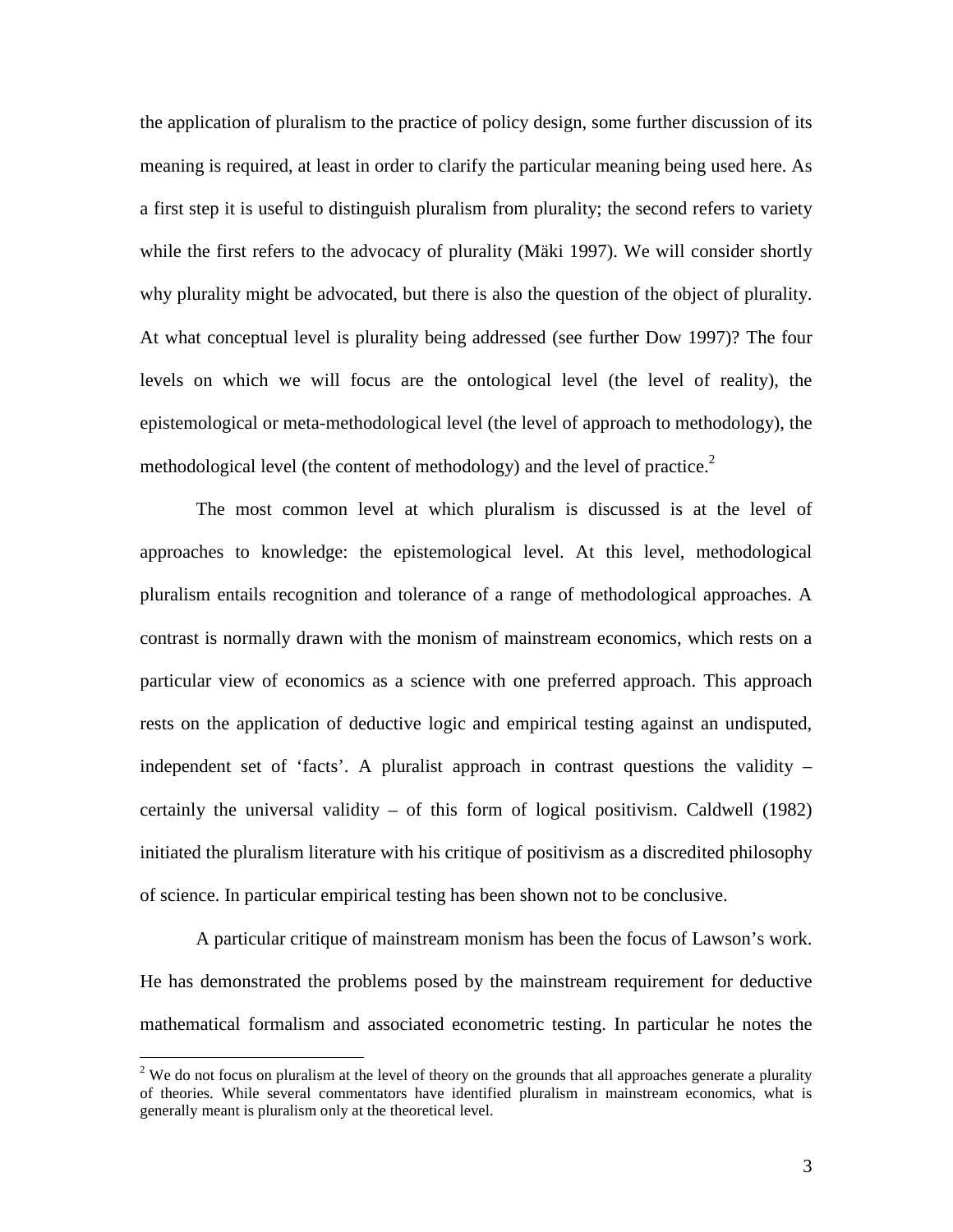failure of the Bourbaki project to construct a complete deductivist mathematical system which is independent of empirical input (Lawson 2009a, 96). But his argument specifically shifts attention away from this epistemological level to the ontological level. It is really at this level of reality that we should start our consideration of pluralism.

 It is important to consider the nature and scope of variety in nature, where 'nature' in a social system includes such variables as habits, conventions and institutions as well as physical variables. The logical positivist approach to knowledge presumes uniformity in nature, such that laws may be discovered for universal application. While there is scope for different subjective perceptions of reality, these laws are open to empirical testing by econometric methods which presume that data emerge from a structure which is given or whose changes are incorporated in the model. The context is a formal model which purports to represent a full argument – hence the suggestion that what is required in response to the crisis is a better model (see Colander et al. 2008 and Lawson's 2009b critique).

 The ontology which Lawson identifies as an alternative to the mainstream is one where event regularities are not the norm, because social systems are open. These systems evolve in non-deterministic ways, both as a result of the emergence of new forces affecting the system and also of evolving interactions within systems. While this is not the primary focus of his analysis, social systems involve variety – there is plurality (Lawson 2009a, 118-9).<sup>3</sup> Similarly variety is entailed in Chick and Dow's (2005) open system framework, with its (permeable, provisional) subsystems. Plurality is evident in social systems in a variety of forms, beginning with the underlying causal tendencies. These are various, most obviously due to the differentiation between the legal,

 $\overline{a}$ 

 $3$  As we explore further below, the plurality of understandings is part of this plurality.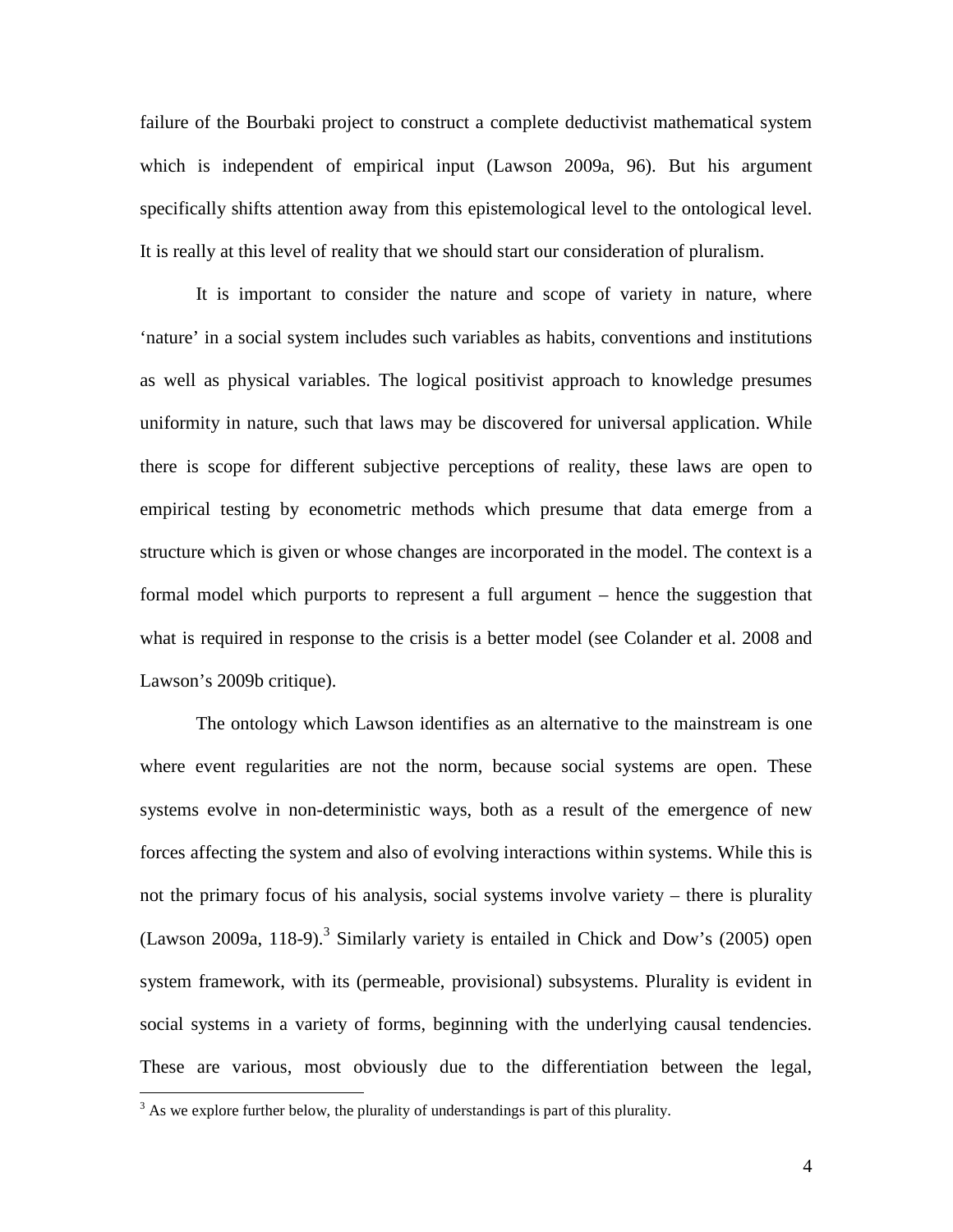institutional and cultural structures which pertain in different nation states and which impinge on economic relations. Most clearly in current circumstances these international differences have generated structural imbalances which threaten the stability of the international economy. There are also longstanding imbalances between living standards in rich and poor nations. These pose policy problems for individual governments in the international sphere. The Washington Consensus, which put forward universal solutions to international economic imbalances, has been widely challenged so that contextspecific solutions are increasingly being sought (Gay 2009). But even domestically policy-makers face important pluralities in terms of income distribution, economic power, economic opportunity, and increasingly in terms of the cultures and values of different groups. A social democracy is expected to generate policy which respects such variety but at the same time seeks to address imbalances of power and opportunity. Further, for clarification, social democracy relies on pluralism in the form of tolerance of different perspectives on ethical grounds.

 Most discussions of pluralism in economics highlight uncertainty as a key feature of an open system which includes variety. Without uniformity of nature and the scope for laws to be identified, ie with ontological plurality, knowledge is held with uncertainty. Keynes (1921) made this argument originally in his *Treatise on Probability* in terms of the organicism, particularly of social systems. It is this argument in turn which underpins the plurality of approaches to knowledge, providing a strong case for methodological pluralism. If no one approach to knowledge can be demonstrated to be best, then there is scope for a range of legitimate approaches to knowledge, ie methodological plurality. Even if only one approach prevails in any one context, the scope for context to change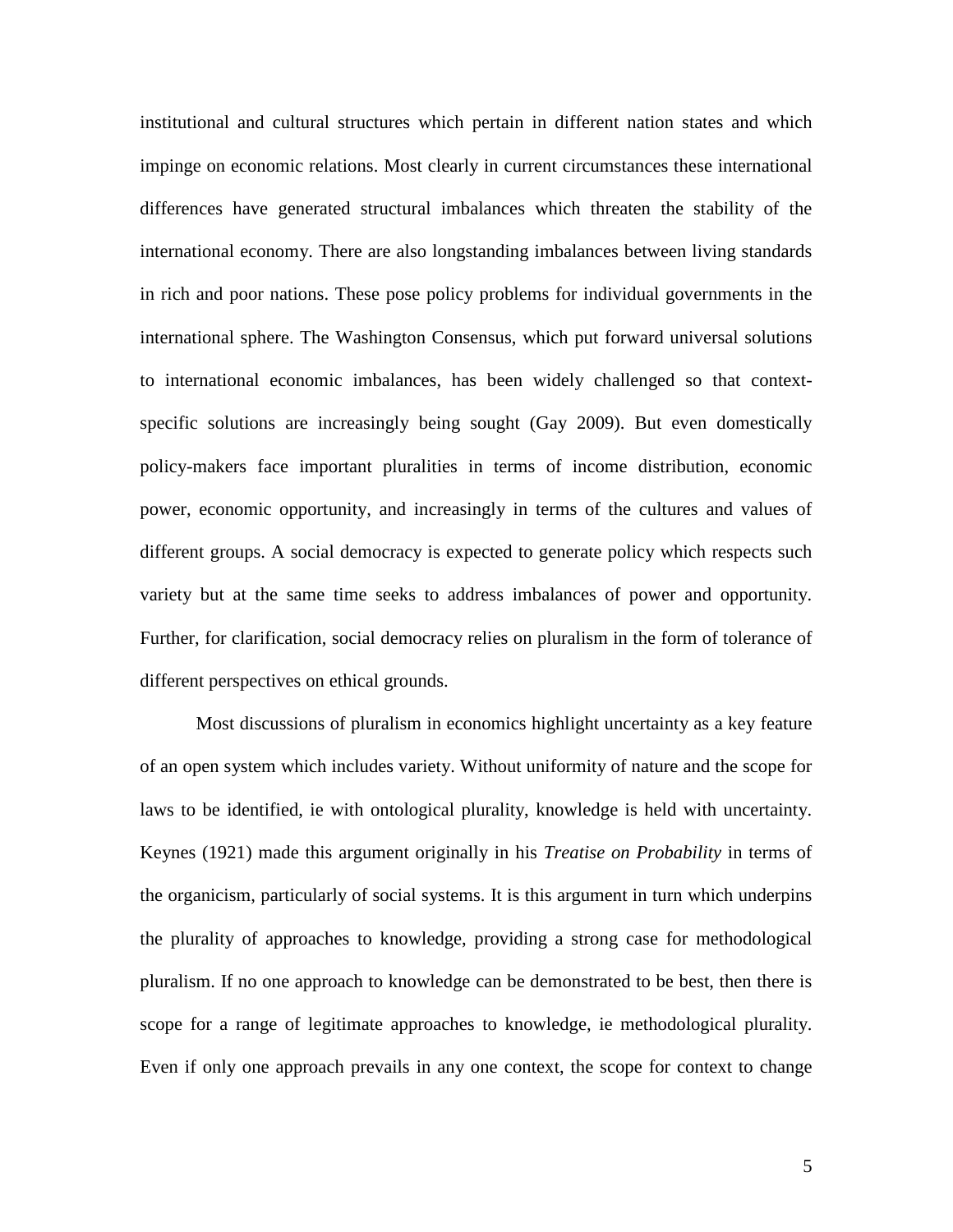unexpectedly means that other approaches need to be available to step into the breach. The justification is similar to the justification for biological diversity: it promotes systemic resilience in the face of unforeseen developments.

 This plurality may refer to approaches to economics but also to different degrees and forms of recourse to other disciplines complementary to economics. While mainstream economics has increasingly looked to other disciplines, such as psychology and physics, it has done so by incorporating ideas from these disciplines into the monist methodological approach already employed for economic analysis. This is evident for example in the case of biology and complexity theory. Heterodox economics has instead taken different *disciplinary approaches* more seriously in a process of synthesis rather than absorption, as in the case of sociology and social economics, psychology and old behavioural economics, biology and old institutional economics and so on.

 This pluralism with respect to approach in turn provides the basis for pluralism at the level of method, ie a pluralist methodology. Once we move away from the mainstream monist requirement of deductivist, mathematical formalism, there is a range of other methods of analysis and of gathering evidence which may be employed (Downward and Mearman 2009). It is to be expected (although not inevitable) that methodological pluralism involves not only acknowledgement of variety of approach under uncertainty but also recognition of the benefits of variety of method within any one approach as a way of dealing with uncertainty. Different methodological approaches select a particular range of methods suited to their approach, which in turn is suited to their particular (open-system) ontology. This argument has been developed in Dow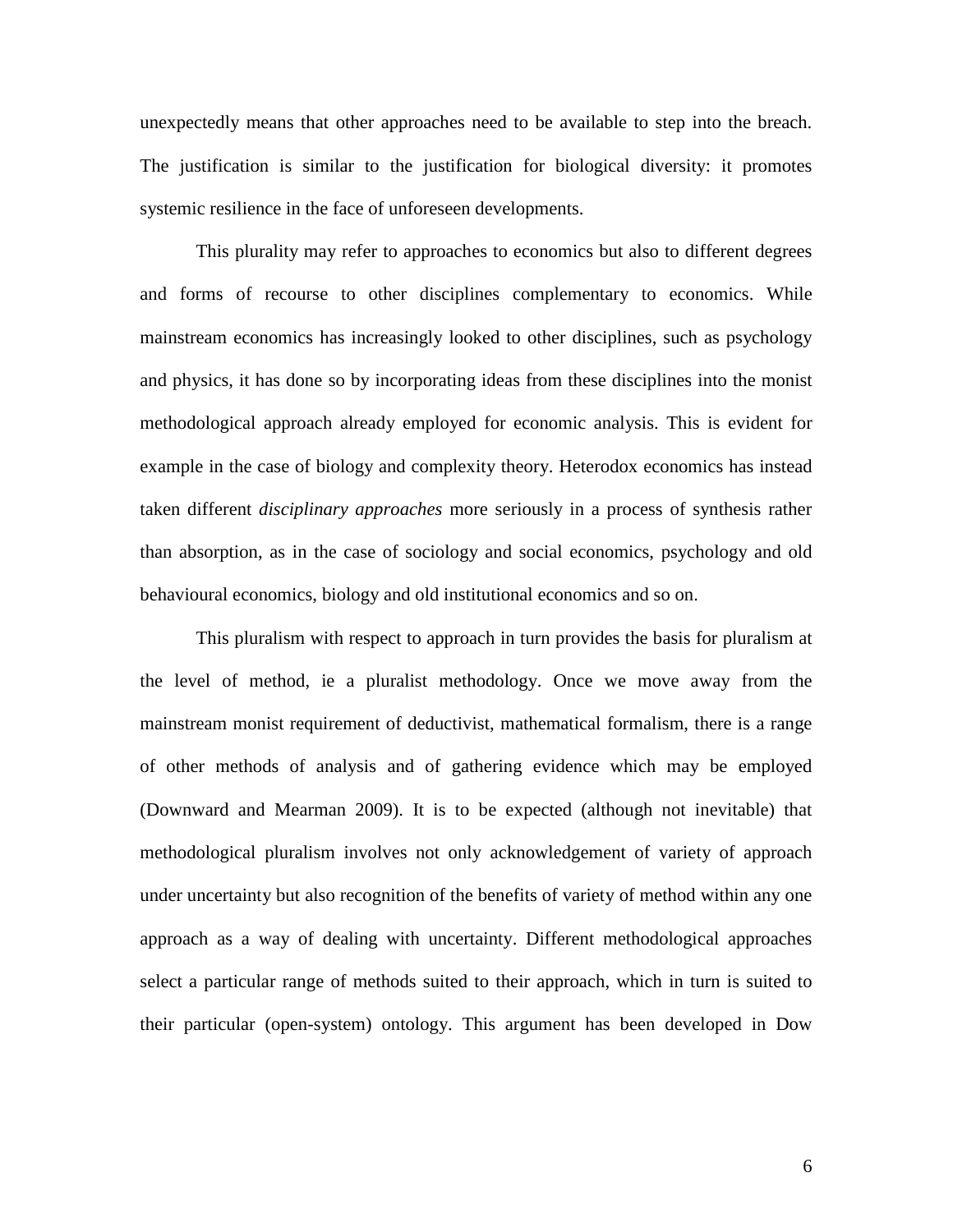(1997). We will find when we come to discuss the policy-making process below that the issue of plurality applies there too.

 While generally we may expect the ontological position on monism or pluralism to carry over to meta-methodology, methodology and practice, this is not necessarily the case. There are some within heterodox economics who are methodologically monist (they recognise only one best approach) but who reject the mainstream form of monism in favour of a pluralist methodology, in the sense of openness to other disciplines and recourse to a range of methods beyond deductivist, mathematical formalism. This has been the object of pluralist critiques eg from Garnett (2008). Indeed McCloskey (1985) presents it as an empirical fact that even mainstream economists employ a range of methods in their 'unofficial discourse' (while the official discourse remains mathematically formalist). Even more when it comes to the practice of designing and implementing policy we find plurality (monetary policy consists of signalling as well as setting interest rates, financial regulation is deliberately over-determined, and so on). This supports the Humean conclusion from the inability to construct fully closed mathematical systems that mathematical deductivism is inevitably incomplete as a source of knowledge. Yet this plurality sits uneasily alongside the official monism.

 In what follows we will consider plurality in the sense of variety of methodological approach and of content of methodology, as well as variety in the economic system. The implications of pluralism (the fostering of such variety) are then explored for the design and conduct of policy.

#### **Methodological Pluralism and the Banking Crisis**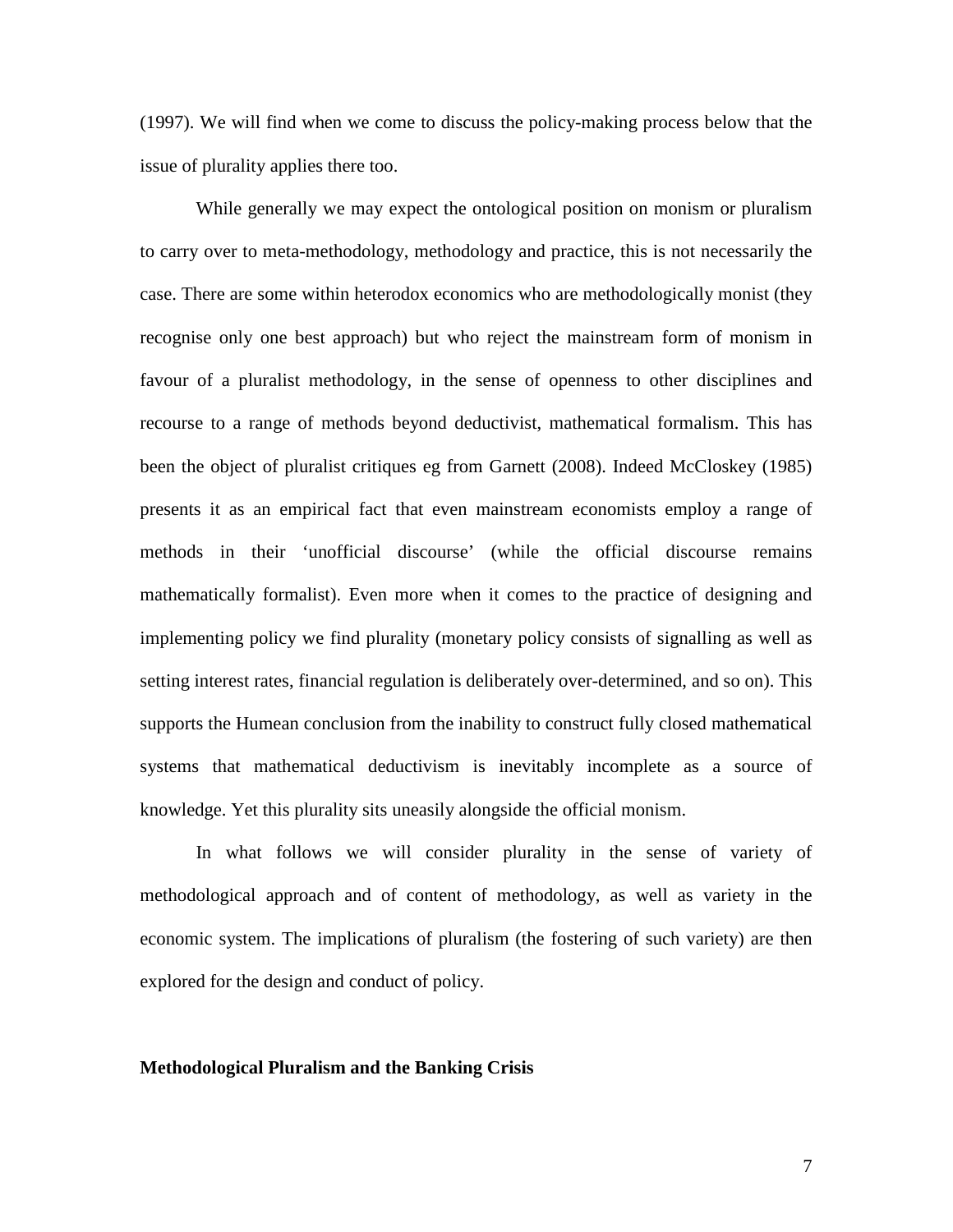We begin to develop a pluralist approach to policy in the wake of the crisis by considering methodological pluralism, ie the acknowledgement of different approaches to knowledge about the crisis. This reflects different understandings of the underlying reality (on the part of the diverse groupings in society). Approach to knowledge involves more than theory and indeed includes the way in which theory is understood. It begins with the way in which the reality is understood, from which circumstances and underlying forces are understood or framed by different groups in society and from which academic economic theory develops (see further Dow forthcoming,  $a$ ).<sup>4</sup> This is not the infinite variety of framing of the constructivist approach but a more structured variety, which in turn reflects social structures (Dow 2004a).

 But as we have seen not all of these approaches are themselves methodologically pluralist. In particular the mainstream approach is monist in purporting to be the most 'scientific' approach, such that mainstream economics in fact is regarded by mainstream economists as synonymous with economics, such that 'less' scientific approaches may be dismissed. This follows from the mainstream ontology, within which the economic system is framed in a particular way. Methodological pluralists rather see mainstream economics as one approach among several, albeit one which is heavily critiqued and rejected by most.

 Framing itself may or may not be pluralistic, depending on how far there is awareness and tolerance of alternative framings. It depends on personal experience, including what Searle (1995) refers to as 'deep background'. But while there is scope for individual experience to be important for framing, this experience is generally mediated

 $\overline{a}$ 

<sup>&</sup>lt;sup>4</sup> Framing is a form of conceptualising complex reality and can take a variety of forms. In particular the economic theorist will employ a much higher level of abstraction than the non-theorist.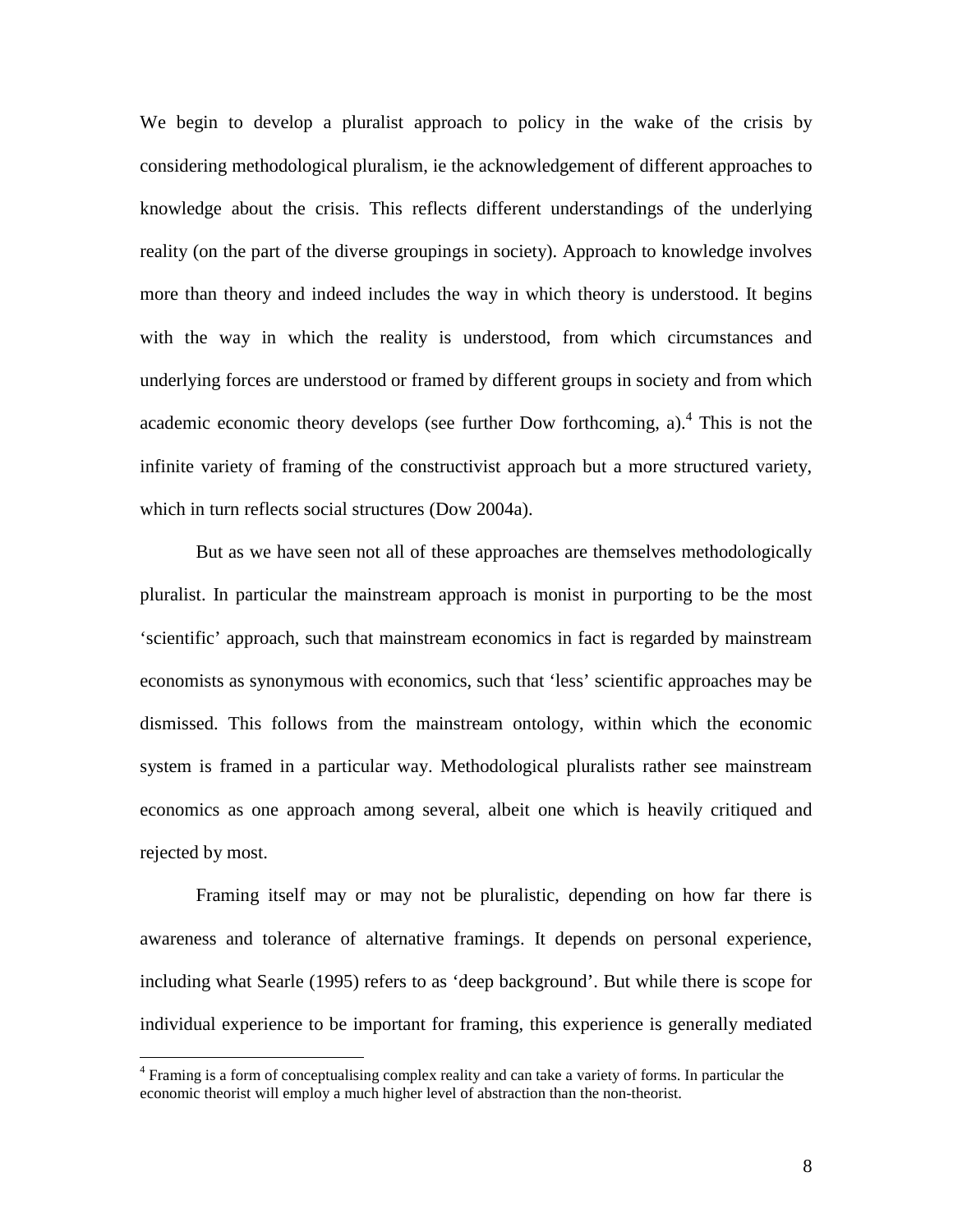and understood socially. Macroeconomics normally refers to a high degree of aggregation into functional groupings within which there is further variety. In order to illustrate how framings differ even between these functional sectors, we will restrict the discussion to this limited form of variety. Thus for example, within the social structure of the financial sector, the way in which market developments are understood is heavily conditioned, not only by conventional practices, but also by market sentiment. Markets are framed primarily in terms of prices as the outcome of market sentiment, including the pricing of risk, and only secondarily in terms of any underlying real economic activity (referred to as the 'fundamentals'). This contrasts with the household and business sectors, whose experience of financial markets includes their particular experience of the cost and availability of credit, experience with trading assets (notably housing in the case of households), and expectations about future financial conditions, conditioned by pronouncements by 'experts'.

 Framing by policy-makers focuses on their own direct experience of financial markets. This has undergone a dramatic shift in the light of the banking crisis, before which many nations' authorities did not routinely track financial stability and problems of systemic risk, particularly as they impinge on the banking system. Policy-makers also frame financial markets in the light of expert opinion, including both market watchers and academic economists and finance theorists. Traditional mainstream theory of monetary policy framed the reality in a highly abstract way, abstracting in particular from banks and even (in the case of Woodford's, 2003, influential text) from money. In contrast, non-mainstream framing of the financial sector focused heavily on banks and money (see eg Arestis and Sawyer 2006) and on the endemic scope for financial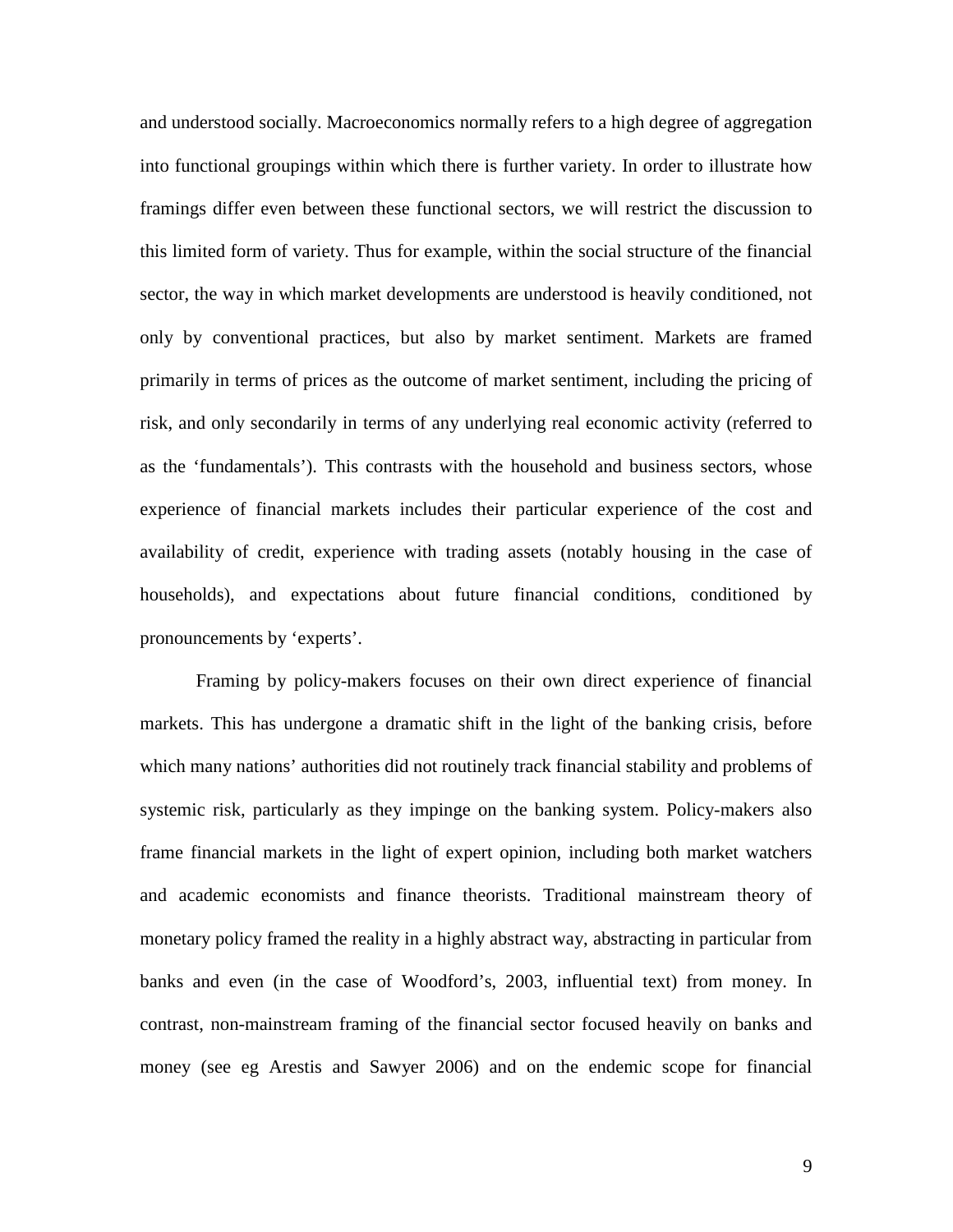instability (drawing especially on the work of Minsky). It is only with the crisis that any meaningful recourse has been made by policy-makers to this latter literature, such that it has impinged on policy-makers' framing.

 Framing issues arise because of the complexity of reality, which means that all knowledge is at best partial. But it is not a matter just of a reality overlaid by subjective knowledge. Framing also becomes part of the reality, ie it is performative. This follows from the opinion of others entering into framing by particular groups. Thus for example expectations can be self-fulfilling. A loss of confidence on the part of depositors with Northern Rock exposed the potential fragility of other banks' portfolios and translated into a more general loss of confidence. Even when there is good reason to have confidence in a bank's portfolio for other reasons, a loss of confidence by others becomes a compelling reason to share it and to act upon it.

 Not all framings have an equal impact on reality, since there is unequal power in the economy. Thus households and small and medium-sized enterprises are dependent on terms for credit set by banks and on swings in market valuations on which they have no impact. Policy-makers have formal power over regulation and monetary policy, but in practice market sentiment and the lobbying power of the financial sector operate as substantial constraints on what the authorities can do. The financial sector's framing is thus critical, as evidenced by the impact on policy of their views as to the acceptable size of public sector deficits.

 The financial sector's framing differs from the abstractions of traditional mainstream academic framing, in that the latter is highly abstract and focuses on equilibrium outcomes. Yet that theoretical framing also lent academic support to the view

10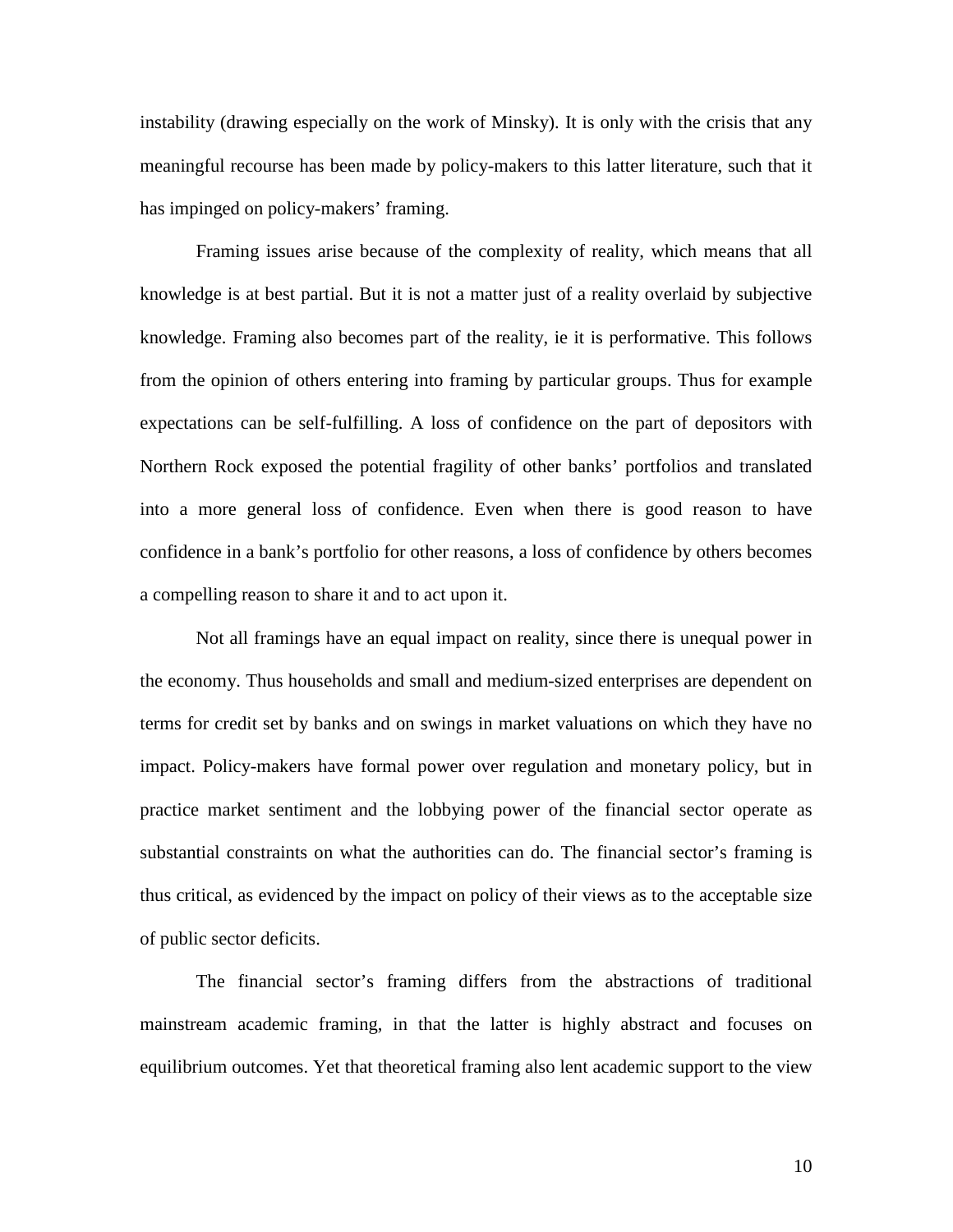that free market forces in the financial sector produce optimal outcomes and was adduced in support of financial sector lobbying for deregulation, notably in the 1980s. It also provided the foundation for mainstream finance theory, which presumed to be able to identify the value of assets, including the risk attached to future values, something which accords with a framing of the underlying reality in terms of given structures and law-like behaviour. The highly complex risk modelling developed by financial institutions, much of it spurred on by the information needs of the capital adequacy requirement regime, was built on this finance theory, cementing mainstream finance framing into the institutional arrangements of the financial sector. This framing was further cemented in the institutional design of the policy-making framework, with central bank independence and separate regulatory authorities reflecting a theoretical separation of these functions and, in the case of the European Union, the Growth and Stability Pact.

#### **Explanations for the Crisis and Policy Recommendations**

These different framings provided the basis for the different explanations of the crisis and for policy responses. Mainstream theory frames the financial sector as a competitive market which generates a socially optimal outcome, where the authorities set a benchmark nominal interest rate and to implement a regulatory framework which potentially distorts that market. Behaviour is understood as rational in the sense of the application of deductive logic on the basis of certainty equivalence. The mainstream framing homogenises this behaviour across different sectors, cultures, etc by expressing it as the rational pursuit of self-interest in response to financial incentives. Such behaviour,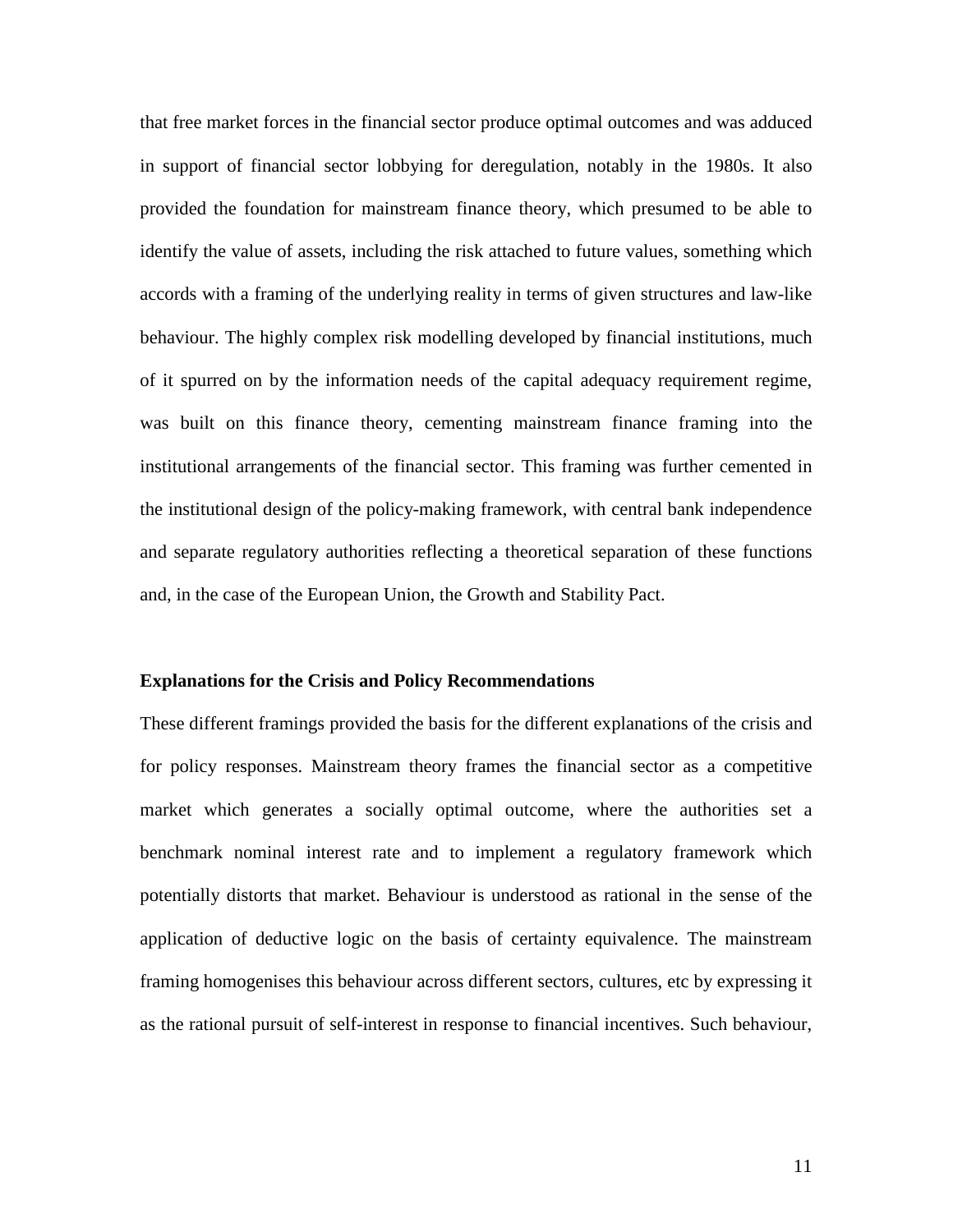which maintains market equilibrium, is treated as law-like according to a monistic view of reality and a monistic, deductive, mathematical methodology.

 Instability in financial markets challenges this framing. But the framing can be adapted by incorporating impediments to equilibrating behaviour. These impediments include market imperfections, such as regulation which, according to mainstream theory, distorts market behaviour and creates information asymmetries. The current crisis followed a period of significant deregulation, but the moral hazard created by the continuing expectation of central bank support for failing banks has been identified as a key explanation for the excessive build-up of risk by banks (see eg Dowd 2009). A second focus has been put on information asymmetries such as those arising from opaque, structured products and from credit ratings by agencies incentivised to distort information. This New Keynesian version of mainstream framing shares with other mainstream approaches the view that a unified reality yields certain information in principle, even though in practice this may be concealed from some parties. Some plurality is therefore identified in the particular instantiation of information asymmetries, but the aim is to restore a unified certainty equivalence. The third category of impediment to equilibrating forces is irrational behaviour, something normally associated in mainstream theory, if admitted at all, with non-specialist market players. Irrationality is understood as short-term emotion overriding long-term rationality. There has been more general discussion of irrationality as possibly extending also to market players, as an explanation for the strong rise in asset prices and under-pricing of risk up to 2007 and the subsequent sharp reversals.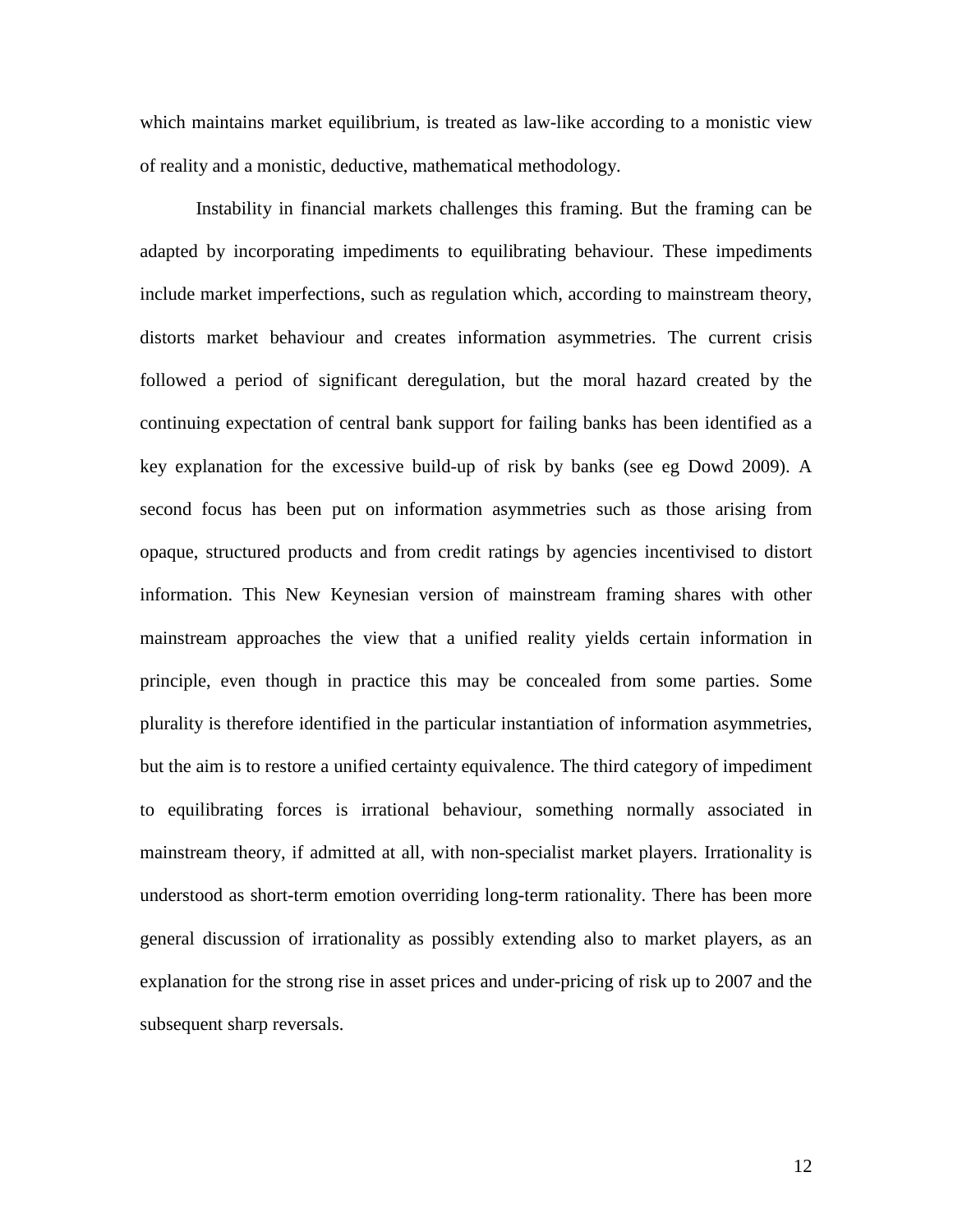This framing of the causes of crisis suggests clear policy solutions. The solution to moral hazard is seen as either withdrawing the lender-of-last-resort altogether and replacing fractional reserve banking with 100% reserve banking (see Kotlikoff 2010) or limiting it to a much narrower class of banking operations, but still allowing the possibility of an ordered bank failure.<sup>5</sup> The solution to information asymmetry is to reduce it by requiring more transparency with respect to structured products and a change in the incentives facing credit rating agencies. The solution to irrationality is measures to 'nudge' behaviour towards rationality (Thaler and Sunstein 2008). The underlying framing of behaviour as narrowly rational produces policy solutions which rely on financial incentives in order to alter behaviour.

 A pluralist perspective approaches the issue of understanding the causes of crisis in a quite different way. We focus here on a Post Keynesian pluralist perspective, although many of the arguments are made also by other heterodox schools of thought. It is methodologically pluralist in incorporating the role of mainstream economic thinking in the emergence and analysis of the crisis. It is also pluralist in the methodology employed, drawing on history, sociology and psychology without trying to homogenise them within a single formal framework.

 Starting from an understanding of the essential uncertainty of knowledge about a diverse, evolving reality, this approach understands the context of crisis in these terms. It seems that social structures, including the state, have emerged and evolved over time in order to facilitate decision-making under uncertainty. A key element of these structures is money and the banks whose liabilities societies predominantly use as money. Central banks evolved to support banks in such a way as to promote confidence in bank

 $\overline{a}$ 

<sup>&</sup>lt;sup>5</sup> The term 'narrow banking' is confusingly applied to both types of system.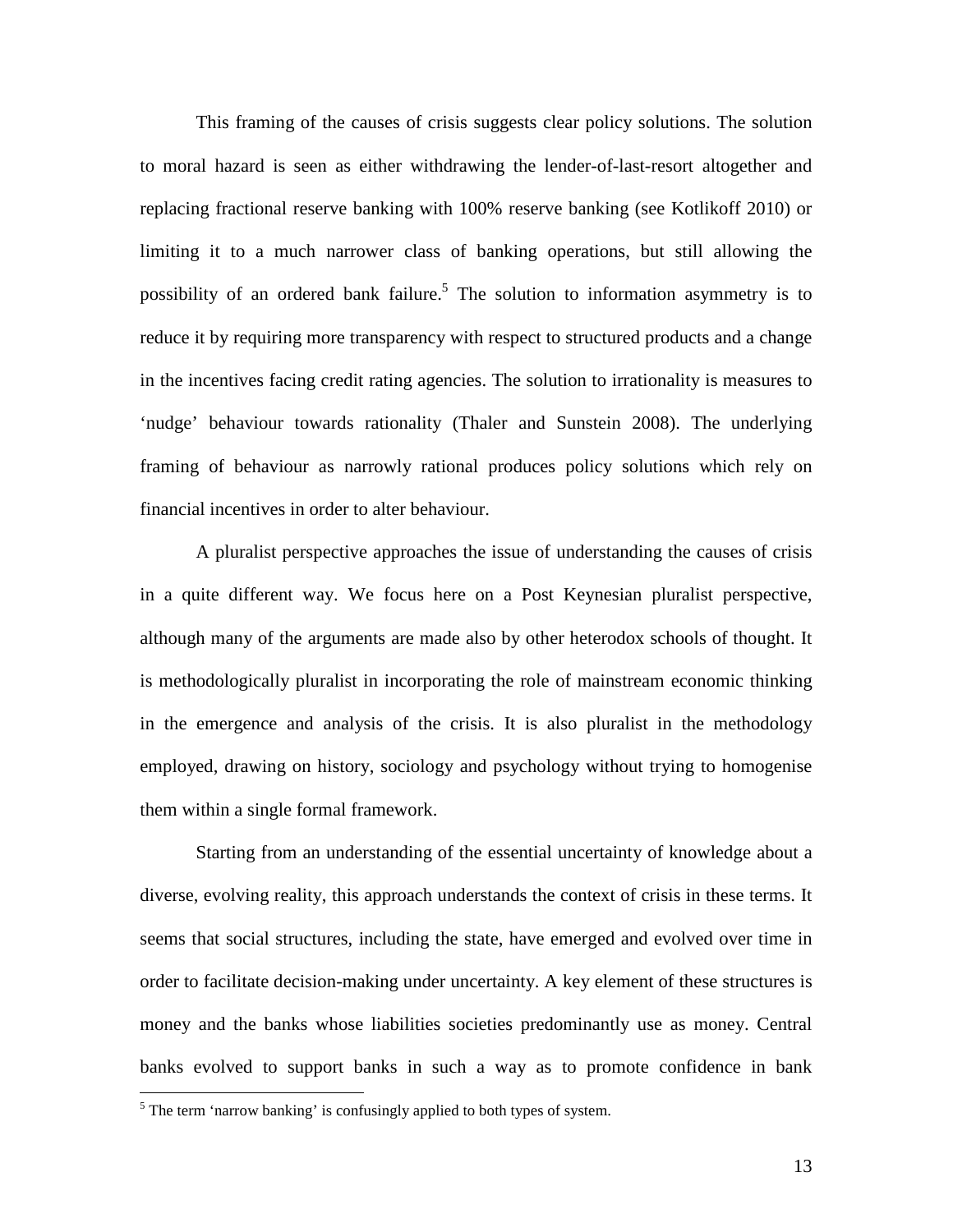liabilities. In exchange for the profitable opportunities this provided for banks to create credit in a fractional reserve system, the banks accepted the restrictions on their activities set by central banks. The system succeeded because trust was built up over the years between banks and central banks on the one hand and between banks and the public on the other. This generated generalised confidence in money.

 But this process worked in different ways in different economies and has been subject to different challenges, albeit following a common logic (Chick 1986). In the case of the current crisis the banks had succeeded in encouraging a process of deregulation which (according to mainstream economic logic) freed them from their traditional obligations. They increased their leverage and took on assets whose riskiness was not understood, along with other financial institutions, all encouraged by the mainstream view of financial markets as equilibrating around correct prices. The Post Keynesian view in contrast is that there are no 'correct' prices, only prices that bear more or less relation to any underlying real assets. Rather assets are priced under uncertainty, with behaviour involving an integrated combination of reason and sentiment (given the limited scope for deductive reasoning under uncertainty) (Dow forthcoming, a). Inevitably market sentiment is prone to swings. A stable upward swing in particular, which mainstream theory interprets as an equilibrium phenomenon, is evidence of increasing fragility according to Minsky's financial fragility hypothesis. Minsky refused to model his hypothesis as something deterministic, since each cycle is associated with its own particularities, including the timing of reversals of sentiment. The origins of the recent crisis were therefore identified with the emergence of particular new products and practices, and therefore the crisis broke in different ways in different economies. In the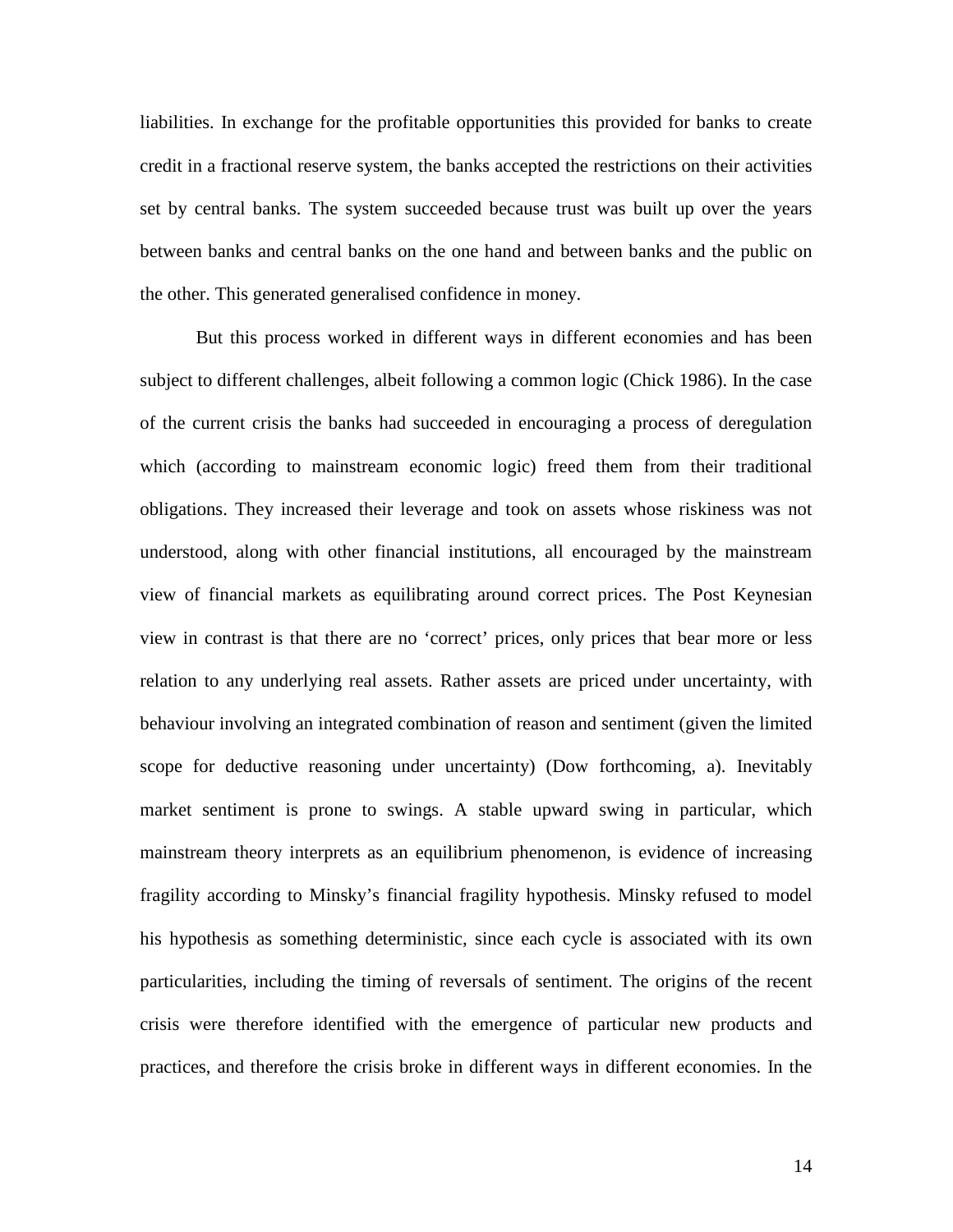UK it broke when other banks refused to fund Northern Rock's assets, uncertainty spread to the assets of other banks and the interbank market froze (Chick 2008). The previous diffuse confidence in money was severely threatened, and the focus returned to the particular agency of key institutions and individuals – the crisis became one of trust (Hughes 2011).

 Given this analysis of the crisis, the Post Keynesian policy response is addressed to the products and practices which, combined with the swing in market sentiment, led to the breakdown in financial markets when the crisis broke. Given that mainstream theory and policy had lulled markets into a false sense of confidence, uncertainty was high surrounding the breakdown in that confidence and in the ability of markets to price assets. Policy was needed to restore confidence, based in practice on active regulatory and supervisory measures to rein in bank behaviour and, crucially, active central bank support for banks and reassurances of continuing support. Given the diversity of forces affecting banks and confidence in banks, and uncertainty about these forces, there needs to be over-determination in central bank support (a 'belt-and-braces' approach): regulation, supervision and monitoring; lender-of-last-resort support should that not be enough; and a clear deposit insurance scheme are all needed to reassure depositors in case their confidence in that support should waver.

 In line with a pluralist analysis goes an understanding of the scope for complex interactions between policy on bank regulation and monetary policy (and indeed fiscal policy). This contrasts with the clear separations of abstract mainstream analysis which have encouraged clear institutional and policy separations (the latter taking the form of one instrument per target). Where money is regarded, as in Post Keynesian theory, as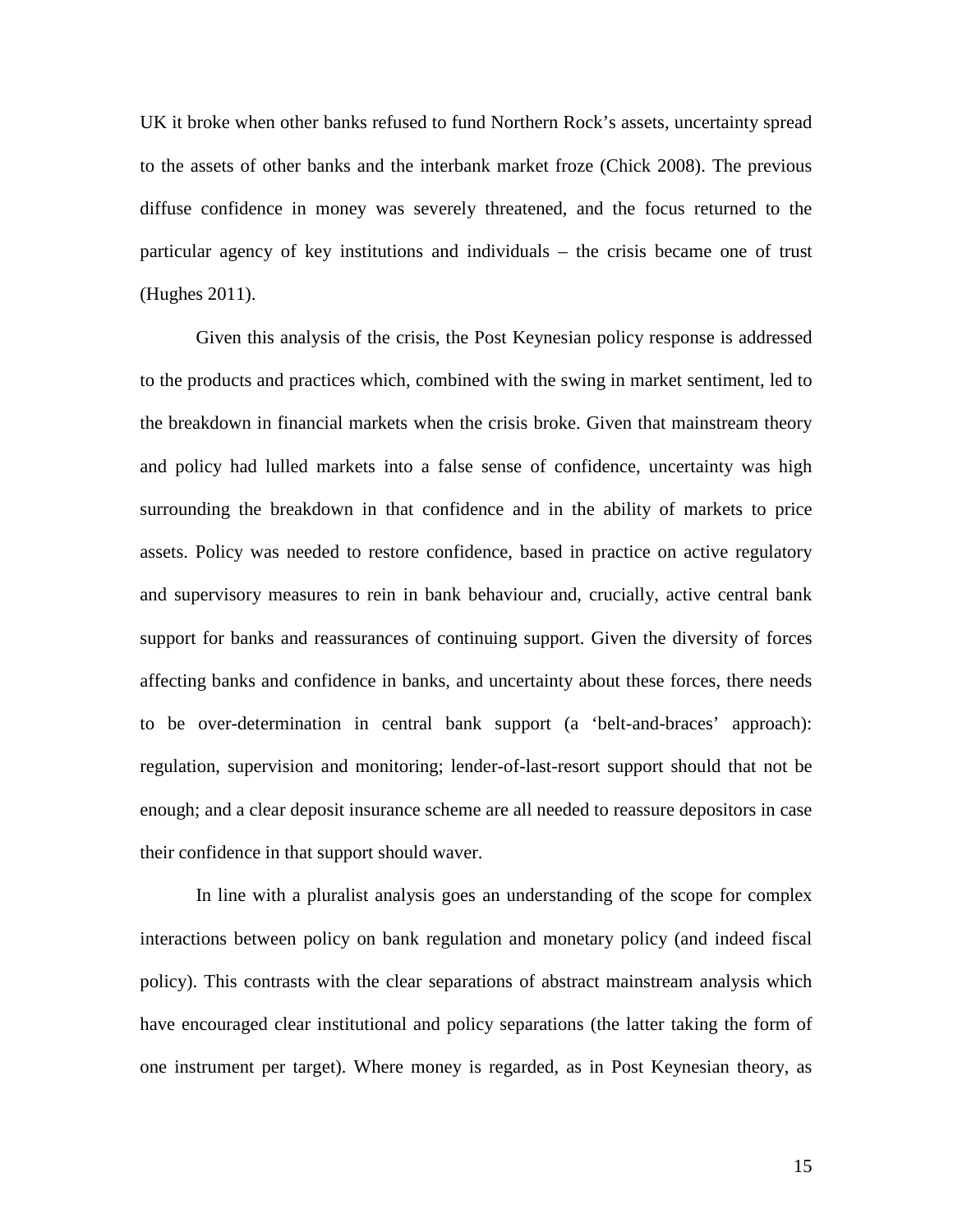endogenous through the credit creation process, and even central bank interest rates are endogenous to market expectations,<sup>6</sup> central bank interest rate policy has only very indirect effects on inflation – and indeed these effects may operate perversely more through costs (to the extent that bank lending rates follow central bank rates) than any effect on aggregate demand.

 The scope for active monetary policy, beyond the provision of liquidity to avert the immediate crisis, is in any case very limited in a recession. The authorities have attempted to enforce low rates through open market operations (dubbed 'quantitative easing'), yet, while rates on gilts responded, actual loan rates have remained high. More problematic has been the unwillingness of banks to increase loans as they aim to restructure their balance sheets. 'You cannot push on a string.' The emphasis therefore remains on signalling the direction in which the authorities would like to see markets taking than any direct effect of interest rate policy. Analysis and pronouncements are as important as, if not more important than, setting the interest rate. To the extent that central banks draw on mainstream theory of monetary policy these pronouncements serve to further embed a mainstream framing of the policy agenda.

 But a Post Keynesian framing draws more on a focus on the institutional and behavioural evolution which brought us to the present situation and the role of the state in influencing this evolution in the future. While the framing of mainstream theory has focused on behaviour as an individualistic phenomenon (rational or irrational), Post Keynesian theory focuses rather on social norms and conventions which cannot be explained fully by response to financial incentives. The current degree of public

<sup>&</sup>lt;sup>6</sup> Interest rate policy depends on the markets' expectations of what the central bank will do; these expectations are inputs to the forecasts on which monetary policy is based.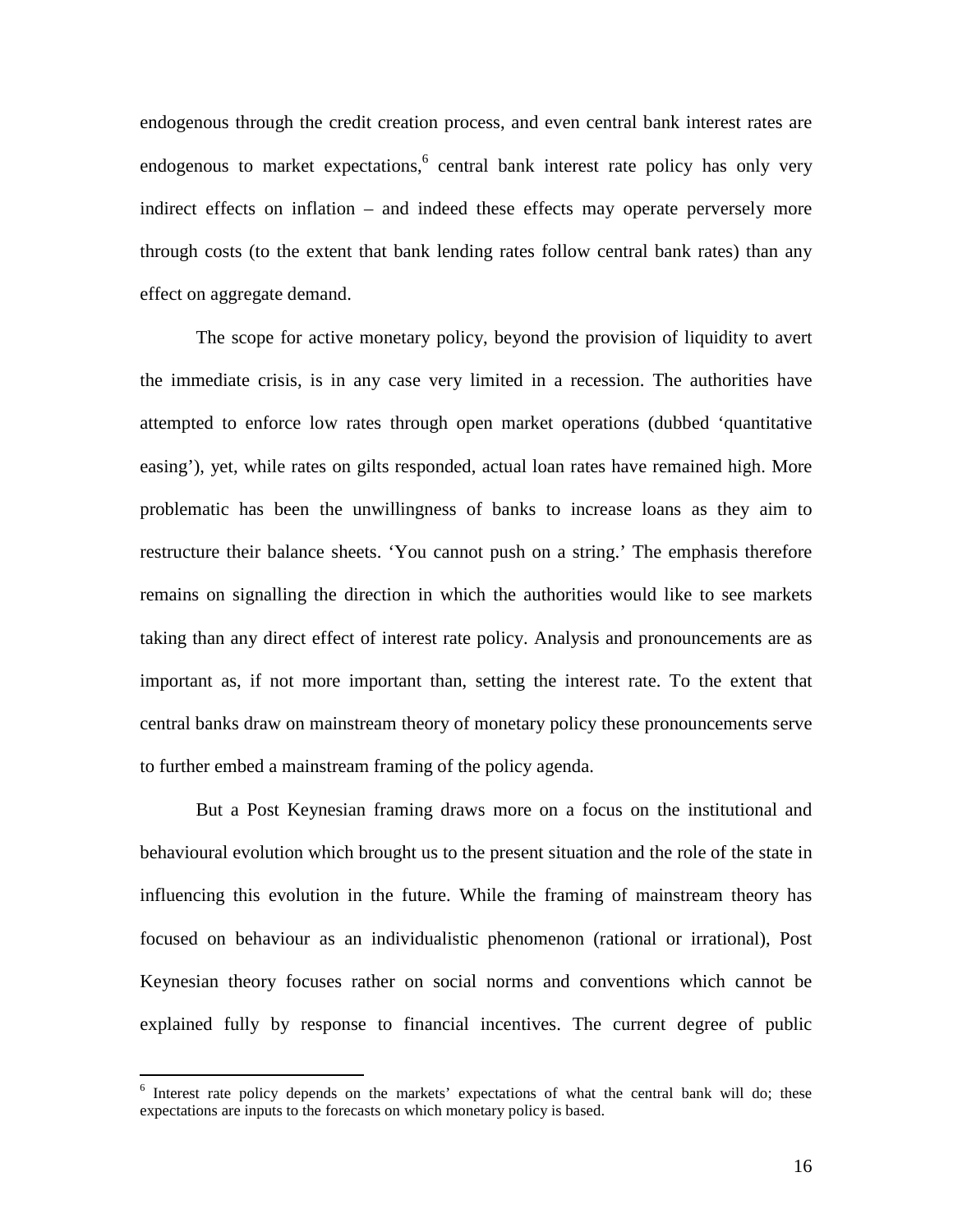ownership of banks in the UK in the wake of the crisis affords a tremendous opportunity for government to forge change in the behaviour of financial institutions.

 The framing of the crisis by the general public has focused on experience: the fiscal consequences of bank bailouts, which are causing hardship through layoffs, increased taxes, reduced public services, reduced pensions and pay limitations; reduced availability and higher cost of credit; and highly publicised bonuses in the financial sector. The response has been one of moral outrage which can only be explained partly in terms of self-interest; it reflects also a concern with social justice. Mainstream economics considers normative issues as applying only at the policy-design stage of analysis, regarding the underlying theory as value-free. Mainstream theory therefore aims to defuse distributional concerns with arguments about the importance of financial incentives as a universal requirement of a socially optimal economic system. In contrast Post Keynesian theory takes distributional concerns seriously as an integral element of the policy response. Further, if part of the policy response to the crisis is to aim to change social norms, it is critical that the concerns and understandings of different segments of society are taken seriously rather than being dismissed as necessarily 'emotional' or 'irrational'. Distributional concerns are not separable as 'politics' or 'psychology', bat are part of the subject matter of economics designed to inform policy.

## **Pluralist Policy Implementation**

A monistic approach to policy, as in its mainstream textbook form, is for singular solutions to emerge from a model of the economy. Thus for example a macroeconomic model yields a unique recommended official interest rate addressed to an exogenously-set

17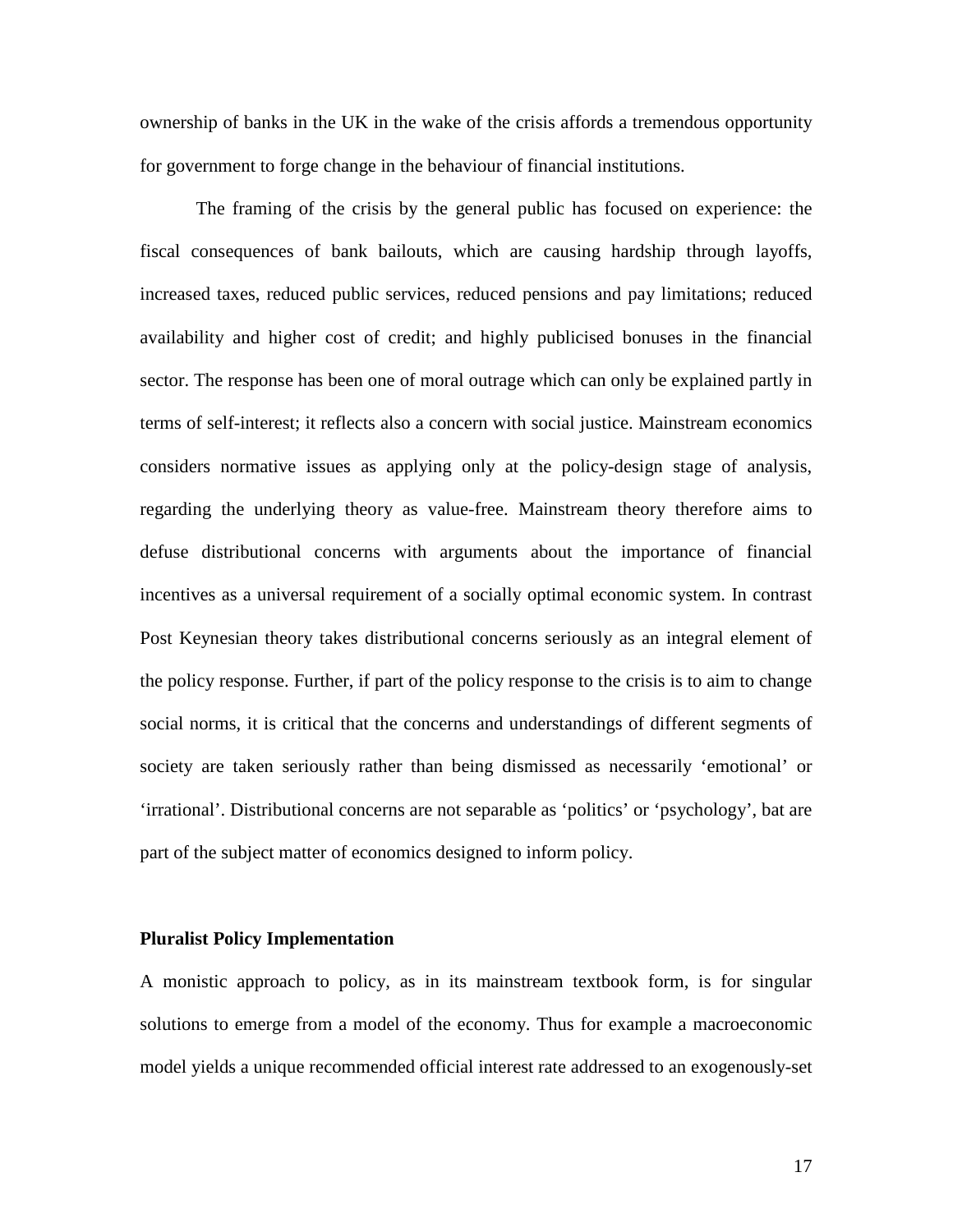inflation target. Given the monistic, deductivist, mathematical methodology of mainstream economics, the model's recommendation is definitive. The standard macroeconomic model has already incorporated the different sectors in the economy and rests on the fiction of the representative agent. While the latter is something increasingly open to question by New Keynesian economists as some plurality in society is introduced (see eg Stiglitz 2010), this limited plurality is still homogenised according to the rationality assumption and the benchmark of complete information to which some groups may have limited access.

 The political and bureaucratic process by which the policy recommendations of such models are translated into practice is not regarded as the economist's business. This attitude reflects further the associated positivist view that economists can and should restrict their recommendations to positive arguments based on 'objective' models; it is the business of politicians then to apply normative judgement.

 A methodological pluralist approach would challenge such a stance. The nature of the economic system is seen to be such as to be characterised by uncertain knowledge hence the stance of methodological pluralism and also pluralist methodology. No one formal model can be capable of presenting a complete policy argument; any model can only present partial arguments to be considered alongside other types of argument. Further endemic uncertainty undermines the mainstream concept of rationality, such that reason in a pluralist framework operates in conjunction with social convention and emotion, including value systems (Dow 2011). Given plurality in social structures, including plurality of cultural norms within any one society, and an imbalance of power between different groups in society and therefore in the potential to impose particular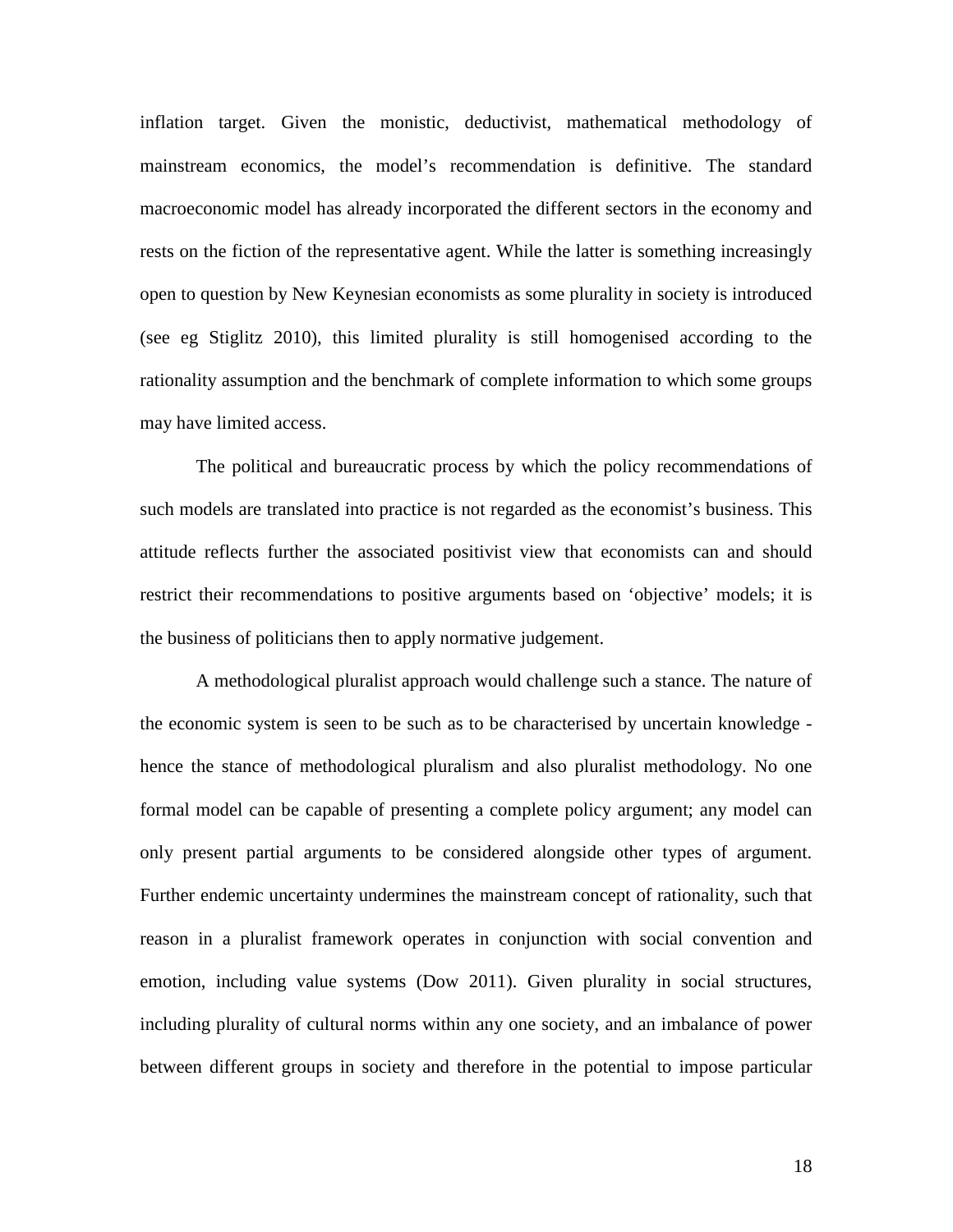value systems, social behaviour is heterogeneous in a complex way. There is scope for modelling some of this heterogeneity, but only as input to a more pluralistic analysis. Further, given the impossibility of disentangling values from the economist's depiction of the economic system, normative elements pervade any analysis (Fine 1980). The economist is inevitably engaging in political economy. The process of choosing and implementing policy is therefore part of the business of economics.

 A methodological pluralist acknowledges the scope and need for a variety of approaches to economic analysis leading to policy recommendations. Yet a methodological pluralist who is also a practising economist must choose one approach or another to be coherent (and also to communicate successfully); to draw on a range of approaches is either to be incoherent or to develop a coherent new synthetic approach. Each approach is grounded in a particular ontology, from which follows an epistemology and methodology. These categories of course are not hard and fast, nor are they welldefined.

 But what of government? Political parties belong to a similar type of classification, which includes diversity as well as permeable and evolving borders, and yet which serves a useful practical purpose. Government by one party therefore adopts one approach as the basis for policy. Yet politics involves the recognition of other approaches in the form of other parties, as well as the more general plurality within society. Indeed one role of government is to recognise plurality where some groups are more vulnerable than others and therefore more in need of protection by the state. At the same time governments themselves are subject to the power of external forces to which they must pay attention. In the case of the crisis the most relevant external force has been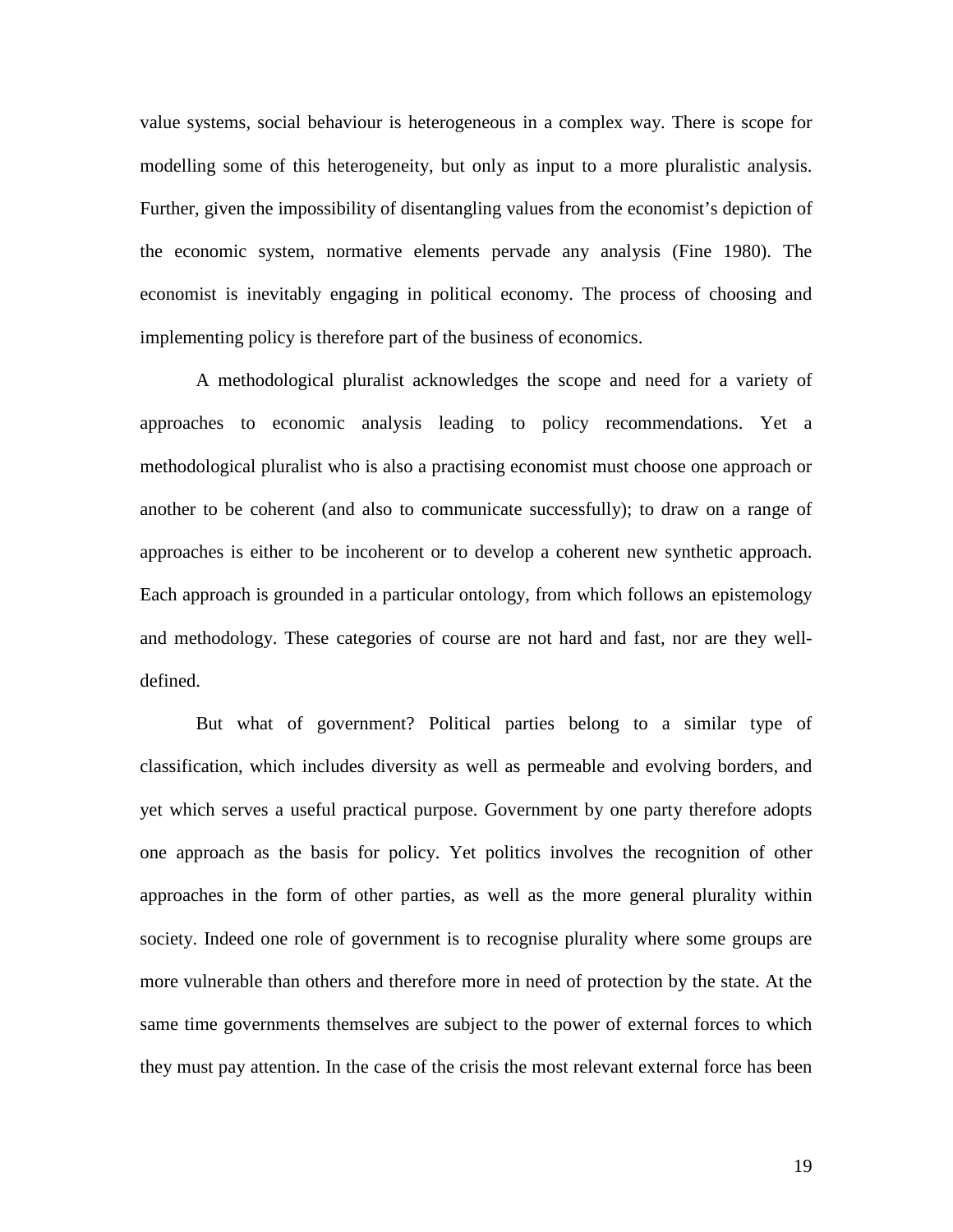the financial sector, both domestically and internationally. This power stems not just from sheer size of balance sheets, but from the power of market sentiment. Under uncertainty there are no true prices as a reference point for markets. Market valuations, and in particular large swings in valuation, are the outcome of conventional judgement. Historical experience demonstrates the capacity for market sentiment to switch dramatically depending on judgements as to government policy, constraining governments dependent on bond finance and on the health of their financial sector. Nevertheless, while a particular political approach to policy inevitably reflects awareness of the significance of other groupings' analysis, and government rhetoric may not be consistent with policy practice, government must adopt one approach or another.

 The monist, mainstream, academic literature provided an escape route of sorts from the need to address plurality by representing policy, especially monetary policy, as a purely technical matter to be handled by an independent central bank charged with addressing a politically-derived inflation target (Gabor 2010). Yet the technicalities proved to be challenging in the light of a loss of confidence on the part of policy-makers that any one formal model might be sufficient grounding for policy. Central banks explicitly draw on academic research on monetary policy and indeed produce their own academic research in house. Recent research has focused on the substantive issue facing central banks of model uncertainty, ie uncertainty as to which is the correct, or best, economic model on which to base monetary policy. However the mainstream academic approach to addressing model uncertainty was to model it in terms of a complex error process, which still allowed a unique policy recommendation to be generated (Dow 2004b). This contrasted with analysis coming out of central banks themselves, which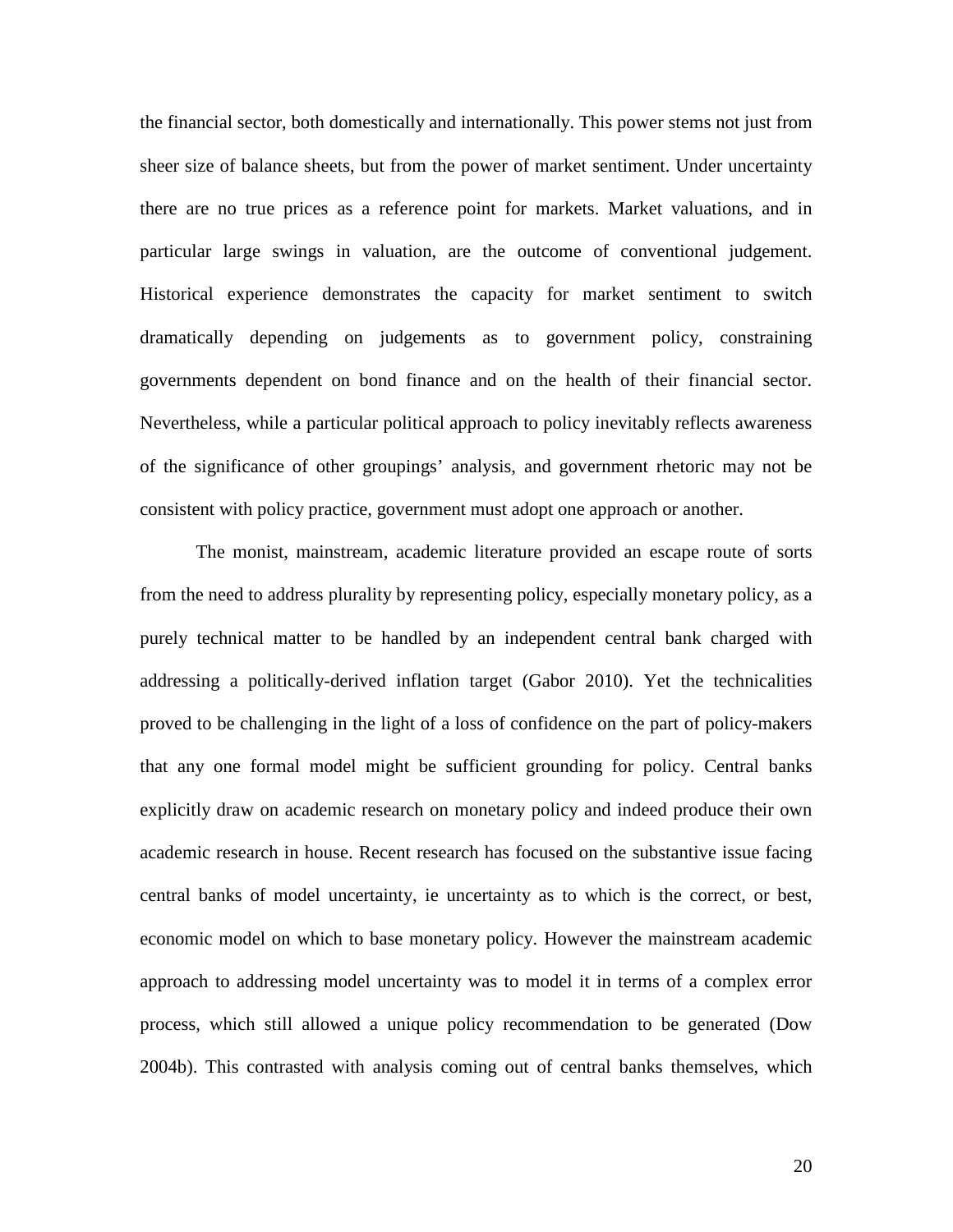reflected the fact that the modelling approach does not address fundamental uncertainty as to how best to model the economy.

 Uncertainty has been a recurring theme in a range of speeches by members of the Monetary Policy Committee (MPC) of the Bank of England, including the Governor. The MPC went further in their publication on modelling which they introduced by explaining the need for models to be supplemented by judgement, ie by pointing out the limitations of the monistic, mainstream modelling approach (Bank of England 1999). Indeed they explicitly advocated a pluralist approach, whereby judgement would be applied to a range of models, each of which would be treated as presenting partial arguments.

 Downward and Mearman (2008; see also 2007 and 2009) have explored the practice of arriving at policy decisions in the Bank of England in terms of triangulation. This can be understood as a pluralist methodology which accords with Keynes's (1921) notion of weight of argument. According to Keynes, the weight of an argument increases the greater the relative amount of relevant evidence which supports it. Thus if most different lines of reasoning support a policy of reducing the official interest rate, the weight attached to that policy is greater. Triangulation operates at a range of levels. It can refer to variety with respect to any or all of data, investigators, theoretical perspectives and methods. Downward and Mearman find evidence of triangulation on the part of the MPC, but recommend more effort in triangulation in terms of method; in spite of the profession of pluralism, there is still significant reliance on the Bank's core macro model. There is more scope for triangulation also in terms of theoretical perspectives. The increasing incidence of members of the MPC with strong mainstream academic backgrounds arguably has increased the focus on mainstream, monist epistemology and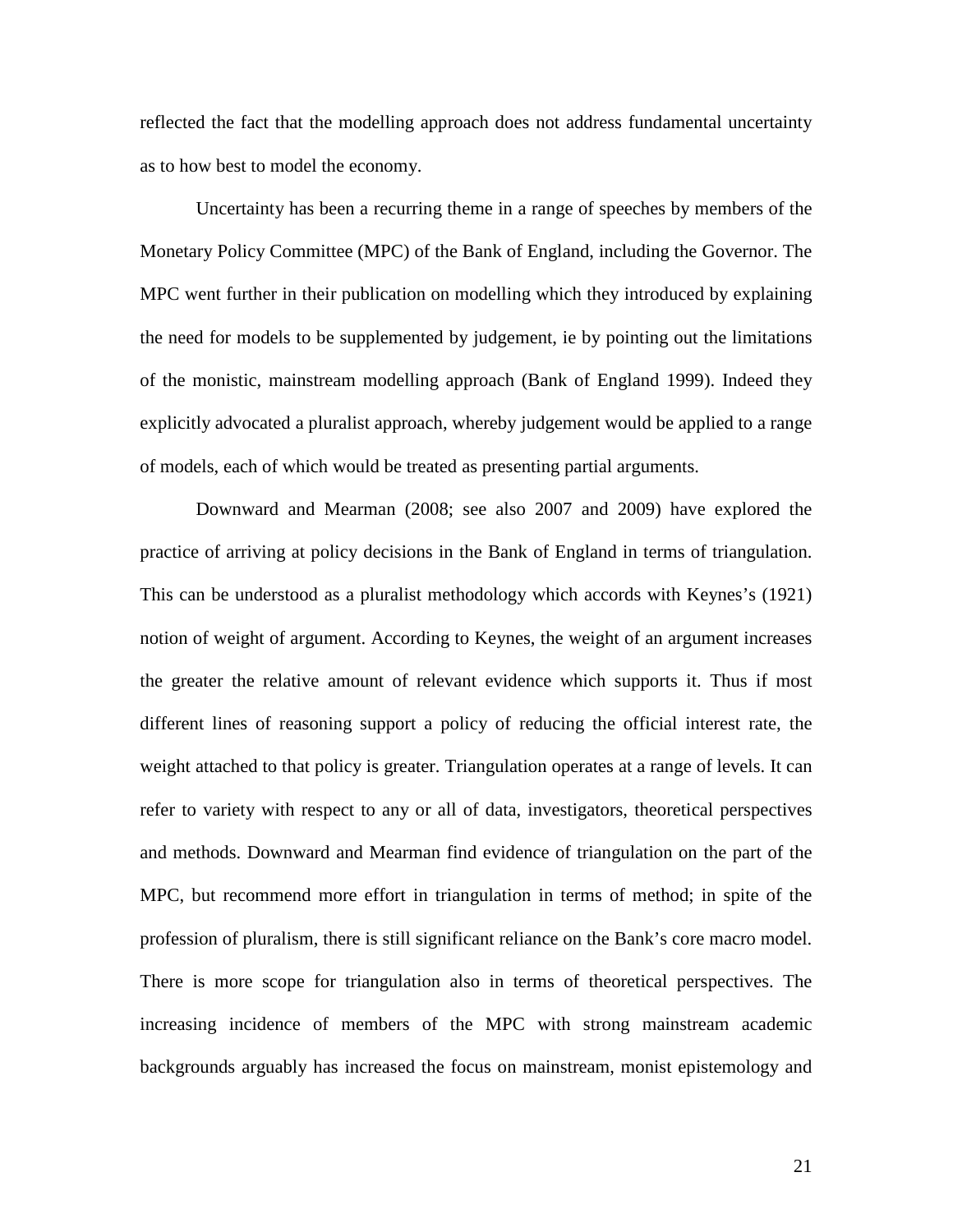methodology; this focus sits at odds with the statements (such as support for pluralism) which reflect the actual conditions of uncertainty facing decision-makers.

 The phenomenon of decision-making by committee has also become an object of study, of interest in relation to the mainstream depiction of a unified application of the results of a single model (see for example Gerlach-Kristen 2006). In the mainstream literature committees are depicted as enhancing decision-making because no one member has perfect knowledge. Each member of a committee brings their own analytical skills and particular data sets, improving the knowledge base of the committee as a whole. Some studies identify different preference functions (value sets) on the part of different members, although this becomes less relevant the more prevalent becomes the external setting of particular targets.

 Mention is made in some studies also of variety of approach, although it is not explored. This variety appears to be understood in the mainstream literature as being variety within the monistic, mainstream approach, ie not grounded in an epistemology which emphasises uncertainty. This is evident from the association of variety in voting with uncertainty. Yet from a heterodox point of view variety of opinion may naturally emerge from variety of methodological approach, whether or not uncertainty is high. Similarly a committee representing different approaches might agree on a policy (normally 'no change') when the sense of high uncertainty is shared across approaches (see Dow, Klaes and Montagnoli 2009a and 2009b for some empirical evidence).

 But it is important to note another feature which has returned to the monetary policy literature, which emphasises the role of signalling as an important tool of monetary policy (Dow, Klaes and Montagnoli 2007). This has arisen because of the New

22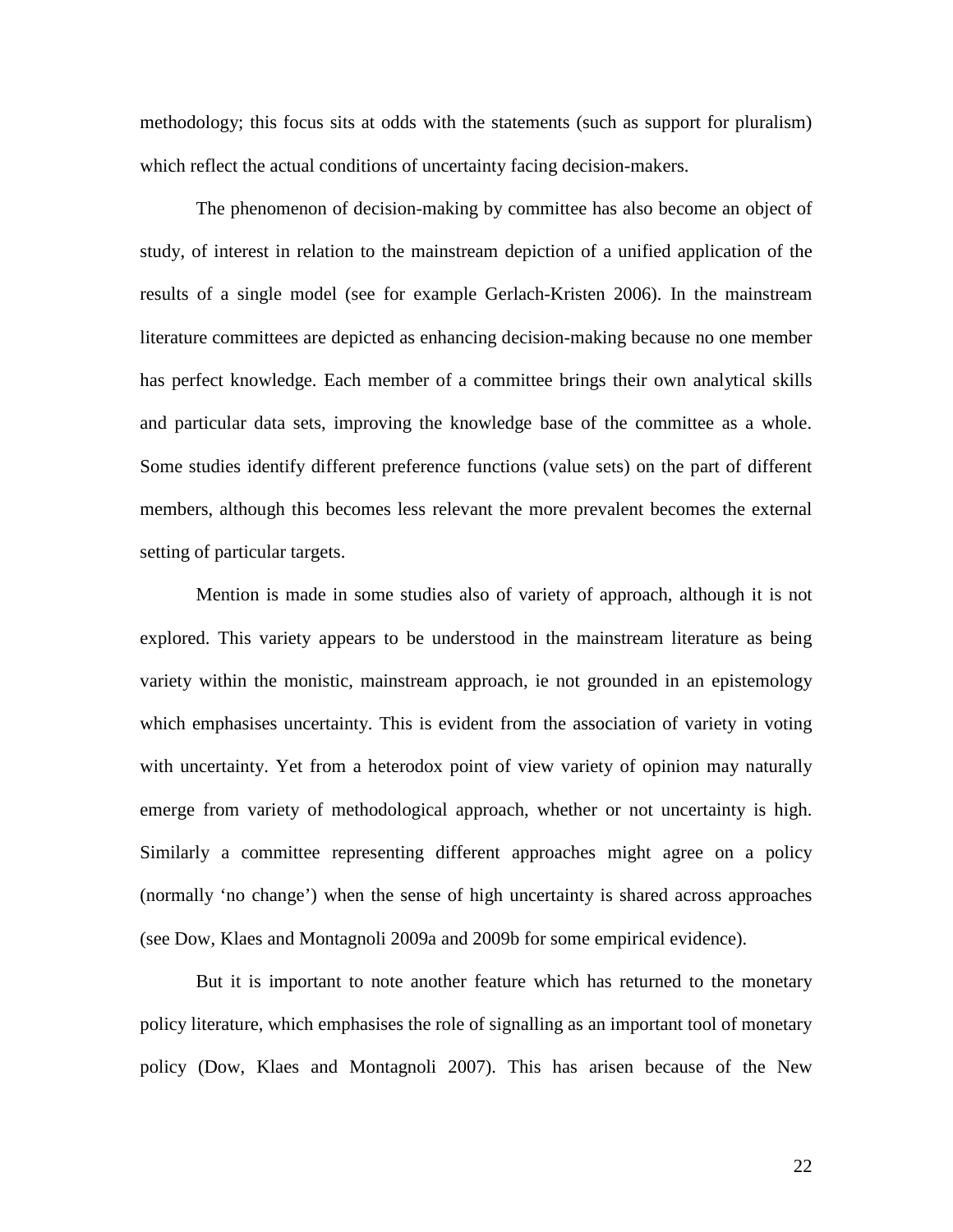Keynesian emphasis on transparency as the best tool to counteract asymmetric information (see Geraat's 2002 survey). If the central bank is transparent about its analysis and expectations then financial markets can factor this into their own expectations of monetary policy. The aim of monetary policy is no longer to shock markets but rather to align public sector and private sector expectations. Any change in the official rate should be anticipated by financial markets. The rhetoric of that signalling is thus founded on a mainstream methodological approach, purporting to measure uncertainty within a unified modelling approach, even though the measures themselves may instead reflect collective judgement on the part of the MPC. Reference to mainstream theory and modelling appears to be persuasive in financial markets. But central bank signalling also reflects ontological and methodological plurality within the economy. Thus press statements may be addressed to the household sector, eg to dampen expectations of continuing rises in house prices, or to the business sector in speeches by MPC members to private sector organisations.

 While policy with respect to regulation of the financial sector over the last 30 years has been treated as a micro issue, separable theoretically and institutionally from monetary policy, the crisis has changed all that. As discussed above, the pluralist Post Keynesian analysis of the crisis emphasises the inevitability of the increased fragility of the financial system as leverage increased and expectations of continued asset price rises became embedded, supported by mainstream finance theory. The disconnect between the epistemological foundations of that theory and actual experience had real consequences; variety of methodological approach matters. It matters further in policy making, when monetary policy relies on signalling in different ways to different constituencies.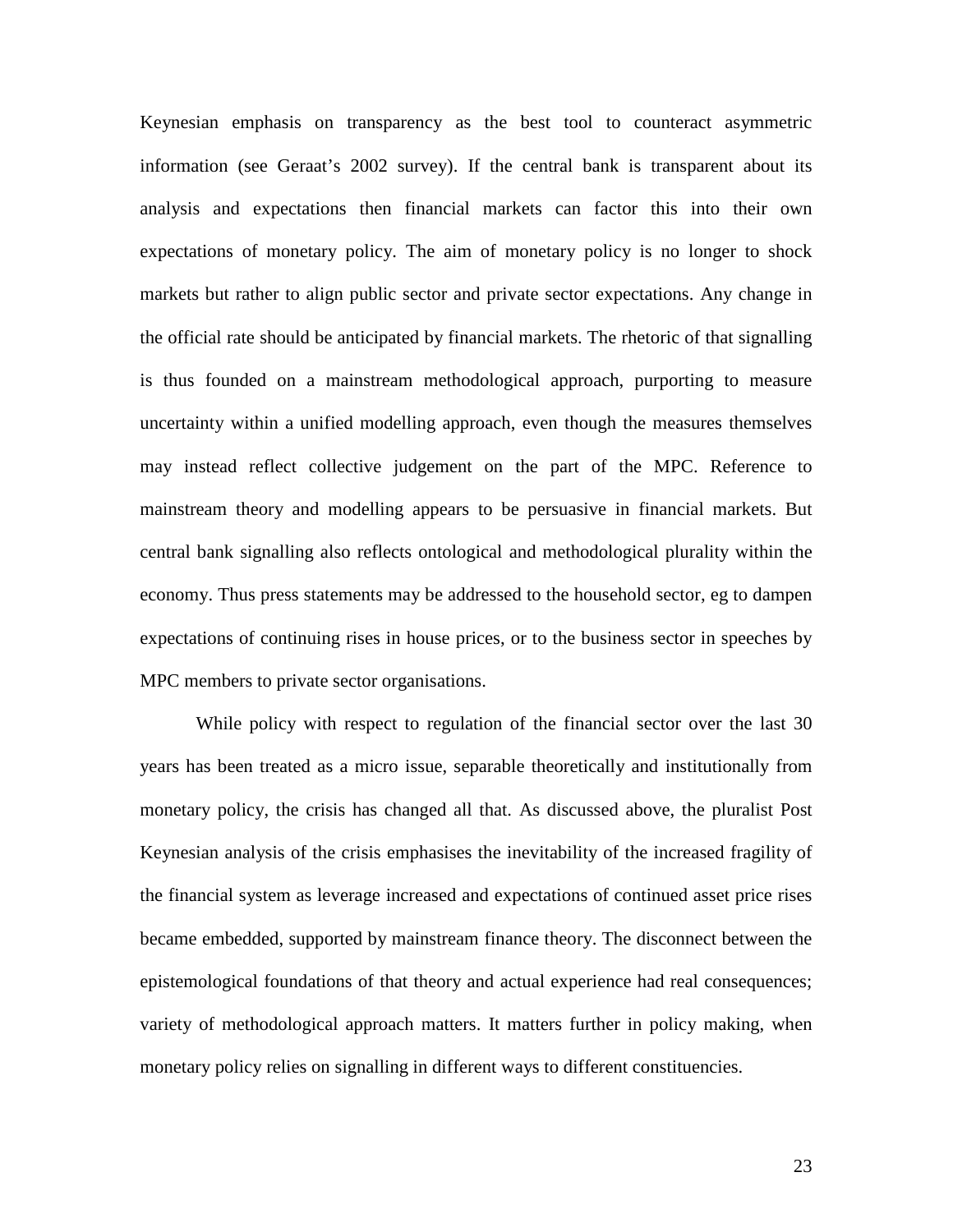But communications with the general public have been mired in quite other issues surrounding the regulation of banks and the remuneration of bankers. The public's framing of the problem is in terms of fairness and morality. It is understood to flout social justice for the banks, which were seen as responsible for the crisis, the bailout, the recession and the ensuing cuts in the public sector, not to be more strictly controlled and for bankers to receive what are by most standards to be enormous financial rewards. This framing does not accord with the mainstream framing in terms of rational responses to financial incentives and thus is disregarded. Yet if banks and central banks are institutions which have evolved cooperatively to provide for society's needs for the provision of a safe asset and of credit, and if the entire system is based on the confidence built up over centuries, then changing financial incentives is not by itself going to restore confidence. What is required instead is a focus on the conventions followed in the financial sector and the relationships between public and private sectors, requiring a pluralist methodology.

### **Conclusion**

We have emphasised here the important for policy of an increased recognition of the plurality in society, as well as the scope also for more pluralism in terms of epistemology and methodology. Policy-making committees like the MPC would benefit from representation from a variety of different methodological approaches, as well as a more explicit variety of methods. But this also requires recognition that neither monetary policy nor regulatory design is only a technical matter. Rather they are exercises in political economy; there needs to be recognition that different approaches to designing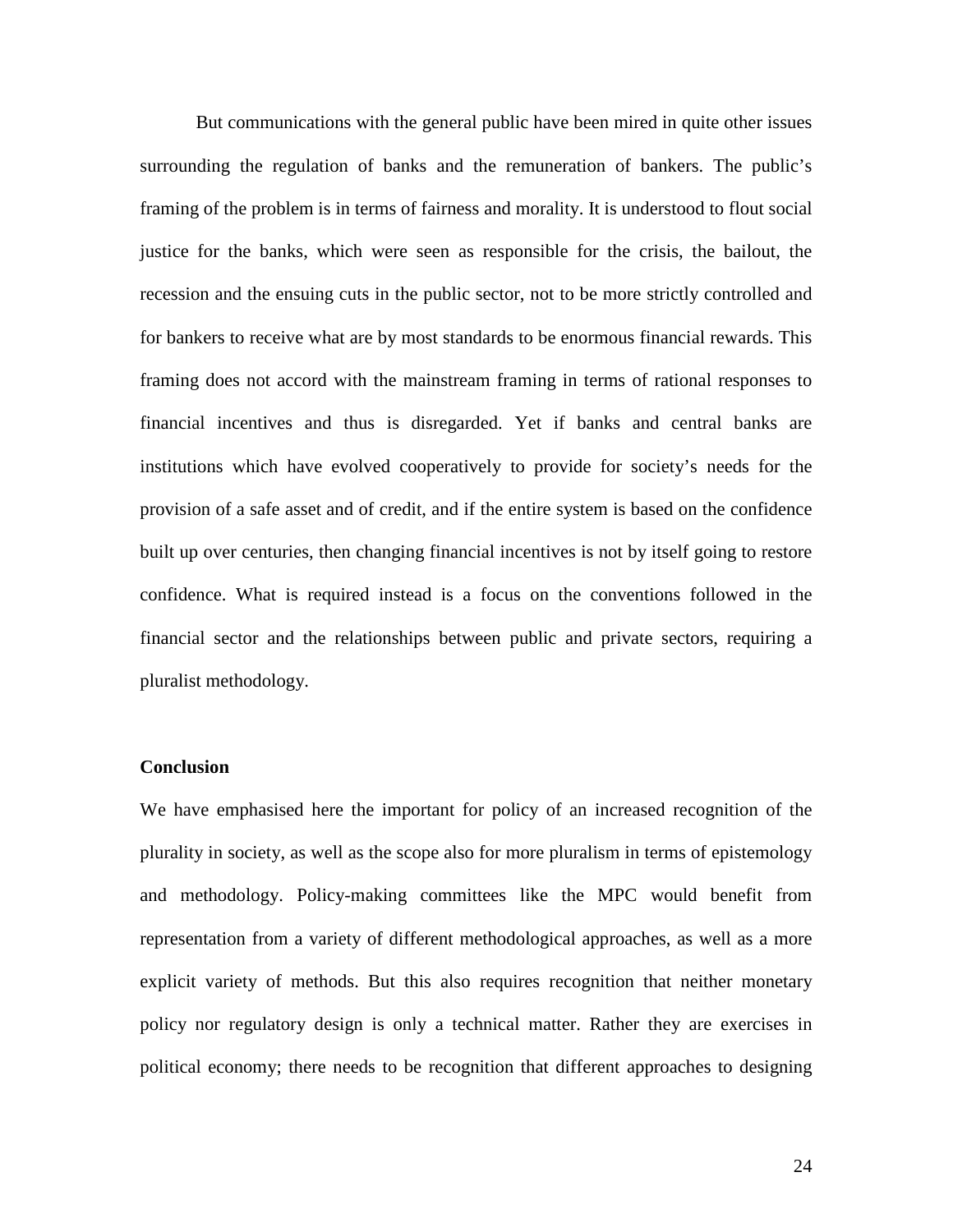policy recommendations accord with different political stances, so that it is appropriate for a government to choose policy which fits with their own approach. Nevertheless, since policy is addressed to a pluralistic society and is understood according to the framings of different groupings, it is important to recognise these different framings if government aims to influence behaviour. Further, policy making is more resilient if governments cast their analytical nets wider than one apparently best' approach. No one approach can offer a complete account, so much can be learnt from attending to alternative accounts.

### **References**

Arestis, P. and M. Sawyer (eds). 2006. *Handbook of Alternative Monetary Economics*. Cheltenham: Edward Elgar.

Bank of England. 1999. *Economic Models at the Bank of England*. London: Bank of England.

Caldwell, B. 1982. *Beyond Positivism*. London: George Allen & Unwin.

Chick, V. 1986/1992. The Evolution of the Banking System and the Theory of Saving,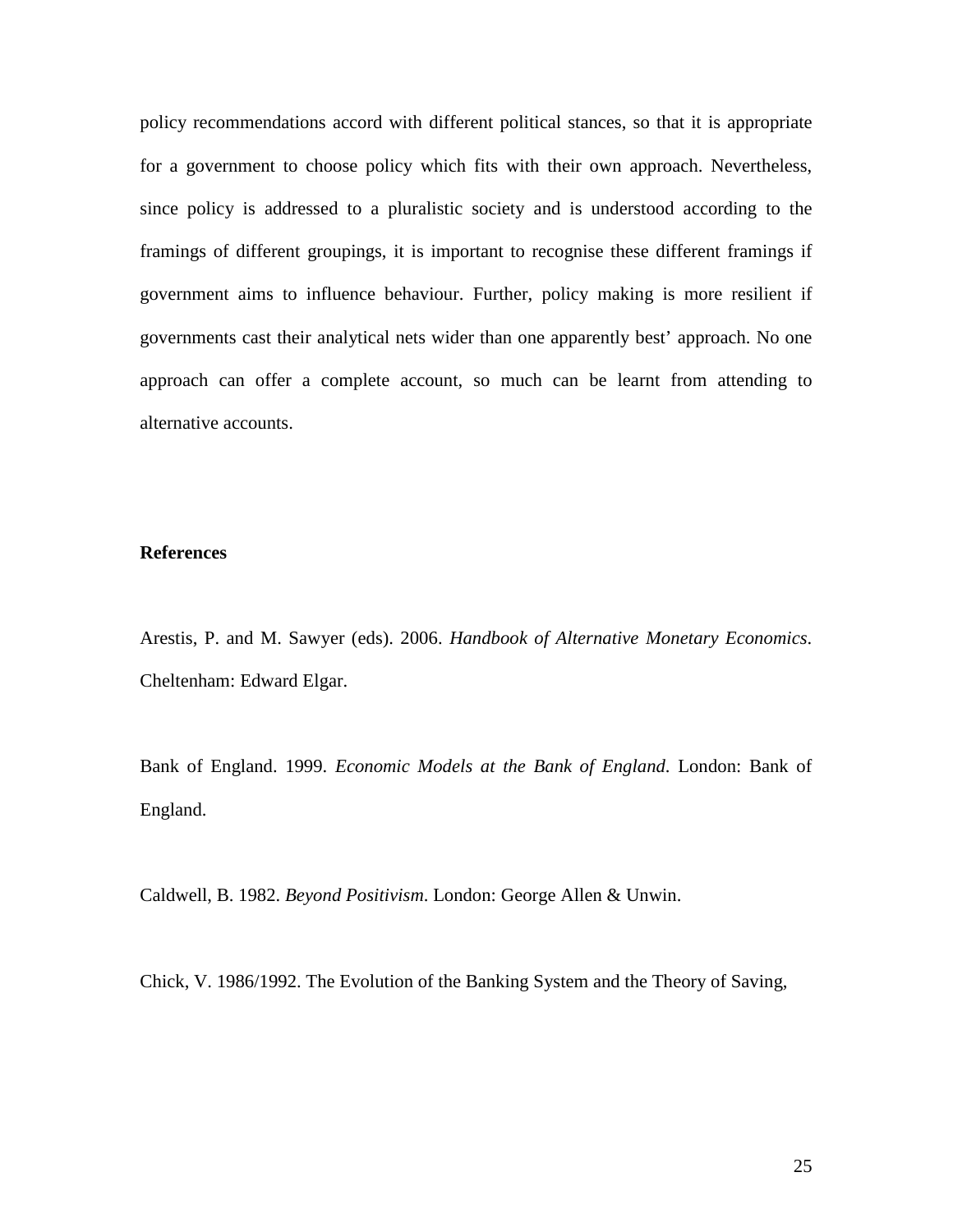Investment and Interest. *Economies et Sociétés,* serie *Monnaie et Production* no. 3: 111- 26. Reprinted in *On Money, Method and Keynes,* ed. P. Arestis and S.C. Dow, 193-205. London: Macmillan.

Chick, V. 2008. Could the Crisis at Northern Rock have been Predicted?: An Evolutionary Approach. *Contributions to Political Economy* 27 no. 1: 115-124.

Chick , V. and S.C. Dow. 2005. The Meaning of Open Systems. *Journal of Economic Methodology* 12, no. 3: 363-81.

Colander, D., H. Föllmer, A. Hass, M. Goldberg, K. Juselius, A. Kirman, T. Lux, and B. Sloth. 2008. The Financial Crisis and the Systemic Failure of Academic Economics. mimeo, available at a contract and a contract a contract and a contract a contract and a contract a contract at a contract a contract and a contract a contract a contract a contract and a contract a contract a contract and http://www.debtdeflation.com/blogs/wpcontent/uploads/papers/Dahlem\_Report\_EconCri sis021809.pdf

Dow, S.C. 1997. Methodological Pluralism and Pluralism of Method. In *Pluralism in Economics*, ed. A Salanti and E Screpanti, 89-99. Cheltenham: Edward Elgar.

Dow, S.C. 2004a. Structured pluralism. *Journal of Economic Methodology* 11, no. 3: 275-90.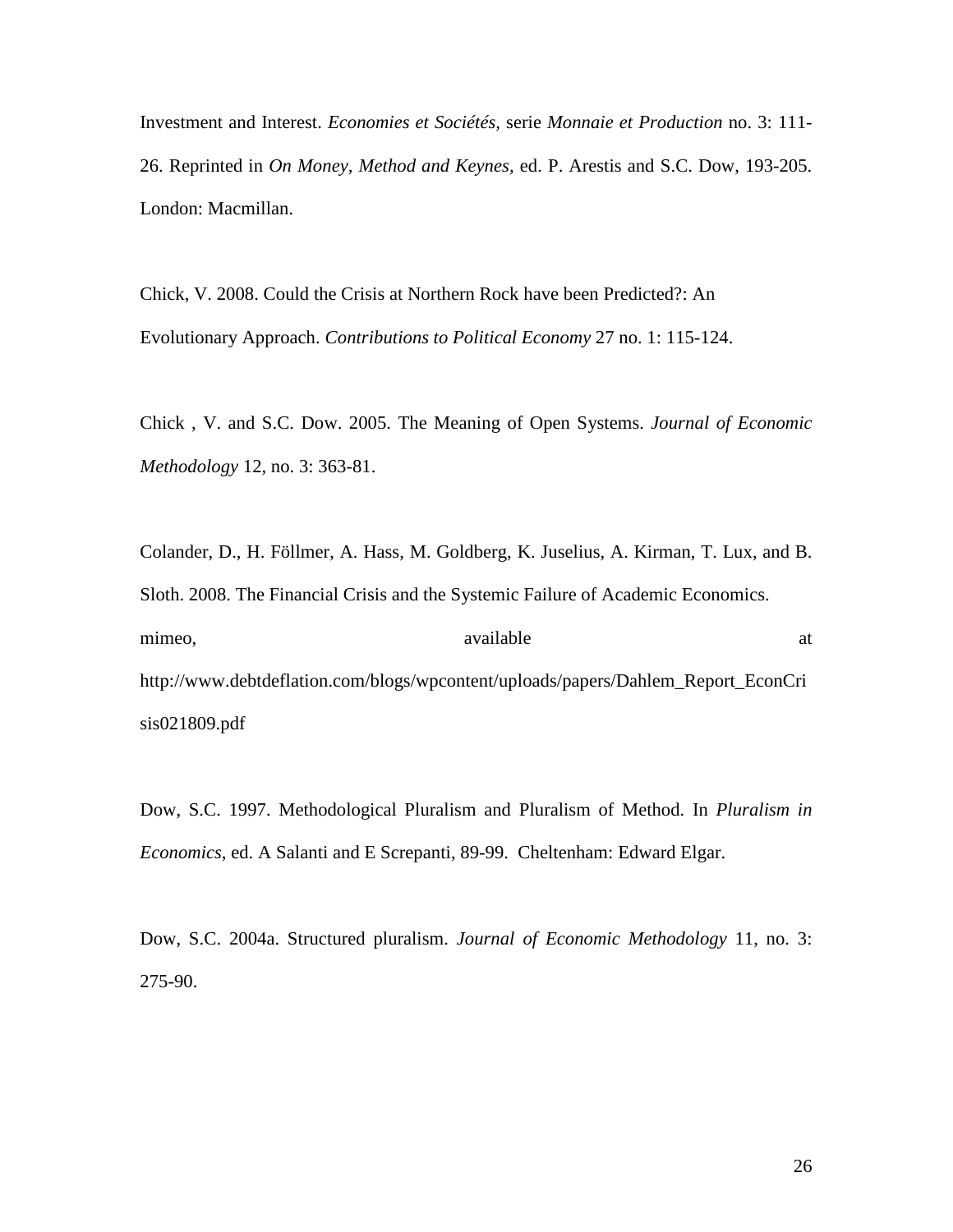Dow, S.C. 2004b. Uncertainty and Monetary Policy. *Oxford Economic Papers* 56: 539- 61.

Dow, S.C. 2011. Cognition, Sentiment and Financial Instability: Psychology in a Minsky Framework. *Cambridge Journal of Economics* 35, no. 2: 233-50.

Dow, S.C. forthcoming, a. 'Framing Financial Markets: A Methodological Approach', in W Oostwouder, W and H Schenk (eds), *Governance of the Modern Firm under Financial Turbulence*, Cheltenham: Elgar.

Dow, S.C. forthcoming, b. Keynes on Knowledge, Expectations and Rationality. In *Microfoundations for Modern Macroeconomics, e*d. E S Phelps and R Frydman. Princeton NJ: Princeton University Press.

Dow, S.C., M. Klaes and A. Montagnoli. 2007. Monetary Policy by Signal. In *Open Market Operations and the Financial Markets*, ed. D.G.Mayes and J. Toporowski. London: Routledge.

Dow, S.C., M. Klaes and A. Montagnoli. 2009a. Variety of Economic Judgement ans Monetary Policy-making by Committee. In *Macroeconomic Policies on Shaky Foundations: Whither Mainstream Economics?,* ed. E. Hein, T. Niechij and E. Stockhammer. Marburg: Metropolis-Verlag.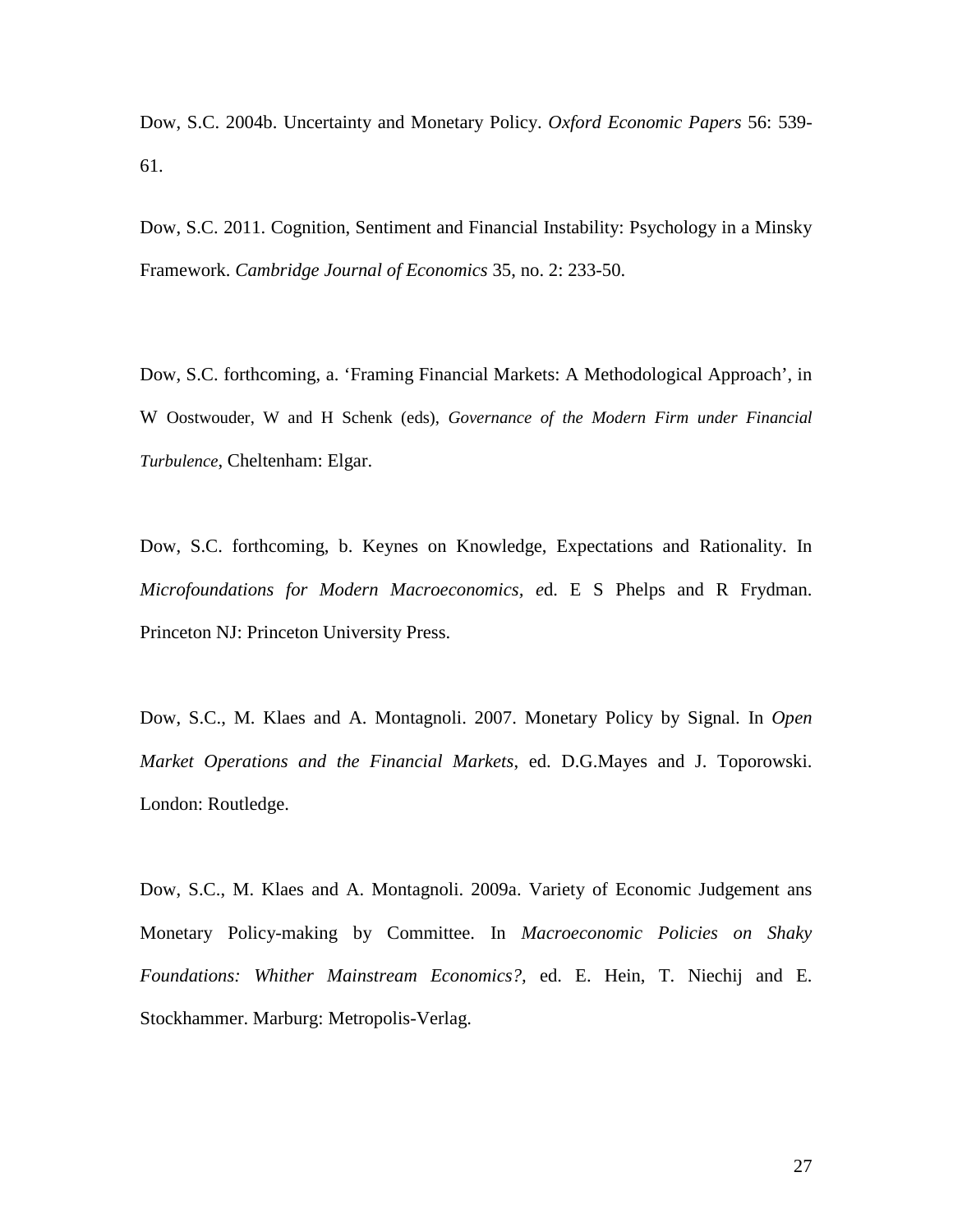Dow, S.C., M. Klaes and A. Montagnoli. 2009b. Risk and Uncertainty in Central Bank Signals: An Analysis of Monetary Policy Committee Minutes. Metroeconomica 60, no. 2: 584-618.

Dowd, K. 2009. Moral Hazard and the Financial Crisis. *Cato Journal* 29, no. 1: 142-66.

Downward, P. and A. Mearman. 2007. Retroduction as Mixed-Methods Triangulation: Reorienting Economics in Social Science. *Cambridge Journal of Economics* 31, no. 1: 77-99.

Downward, P. and A. Mearman. 2008. Decision Making at the Bank of England: A Critical Appraisal. *Oxford Economic Papers* 60, no. 3: 385-409.

Downward, P. and A. Mearman. 2009. Reorienting Economics through Triangulation of Methods. In *Ontology and Economics: Tony Lawson and his Critics*, ed. E. Fullbrook, 130-41. London: Routledge.

Fine, B. 1980. *Economic Theory and Ideology*. London: Edward Arnold.

Gabor, D. 2010. *Central Banking and Financialization*. London: Palgrave Macmillan.

Garnett, R.F. 2006. Paradigms and Pluralism in Heterodox Economics. *Review of Political Economy* 18, Fall: 521-46.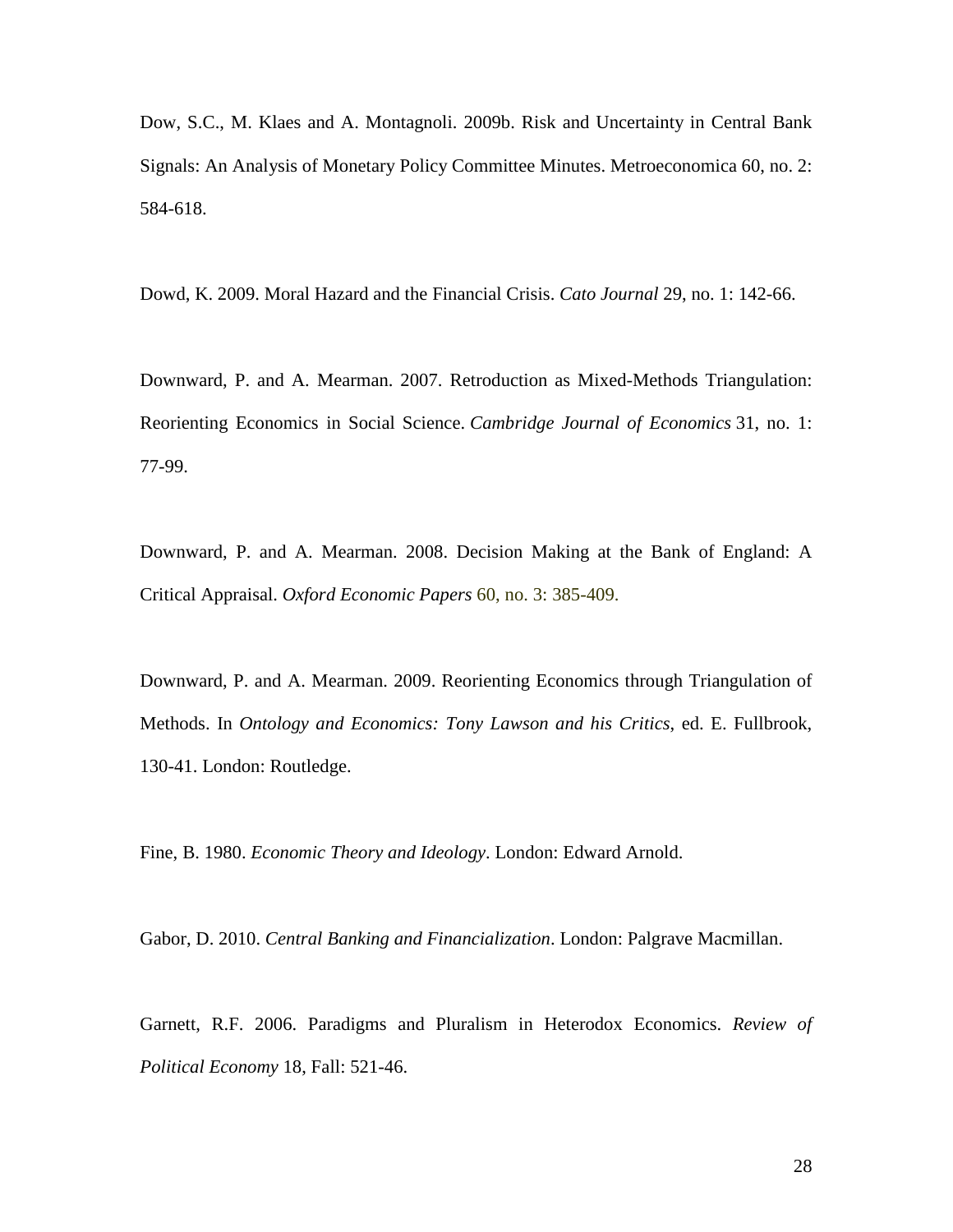Gay, D. 2009. *Reflexivity and Development Economics*. London: Palgrave Macmillan.

Geraats, P. 2002. Central Bank Transparency. *Economic Journal* 112, no. 483: F532- F565.

Gerlach-Kristen, P. 2006. Monetary Policy Committees and Interest Rate Setting. *European Economic Review* 50, no. 2: 487-507.

Hughes, P. 2011. *Trust: Economic Notions and its role in Money and Banking*. University of Stirling PhD thesis.

Keynes, J.M. 1921. *A Treatise on Probability. Collected Writings* volume VIII. London: Macmillan, for the Royal Economic Society, 1973.

Kotlikoff, L.J. 2010. *Jimmy Stewart is Dead - Ending the World's Ongoing Financial Plague with Limited Purpose Banking*. New York: John Wiley and Sons.

Lawson, T. 2009a. Heterodox Economics and Pluralism: Reply to Davis. In *Ontology and Economics: Tony Lawson and his Critics*, ed. E. Fullbrook, 93-129. London: Routledge.

Lawson, T. 2009b. The current economic crisis: its nature and the course of academic economics. *Cambridge Journal of Economics* 33: 759–77.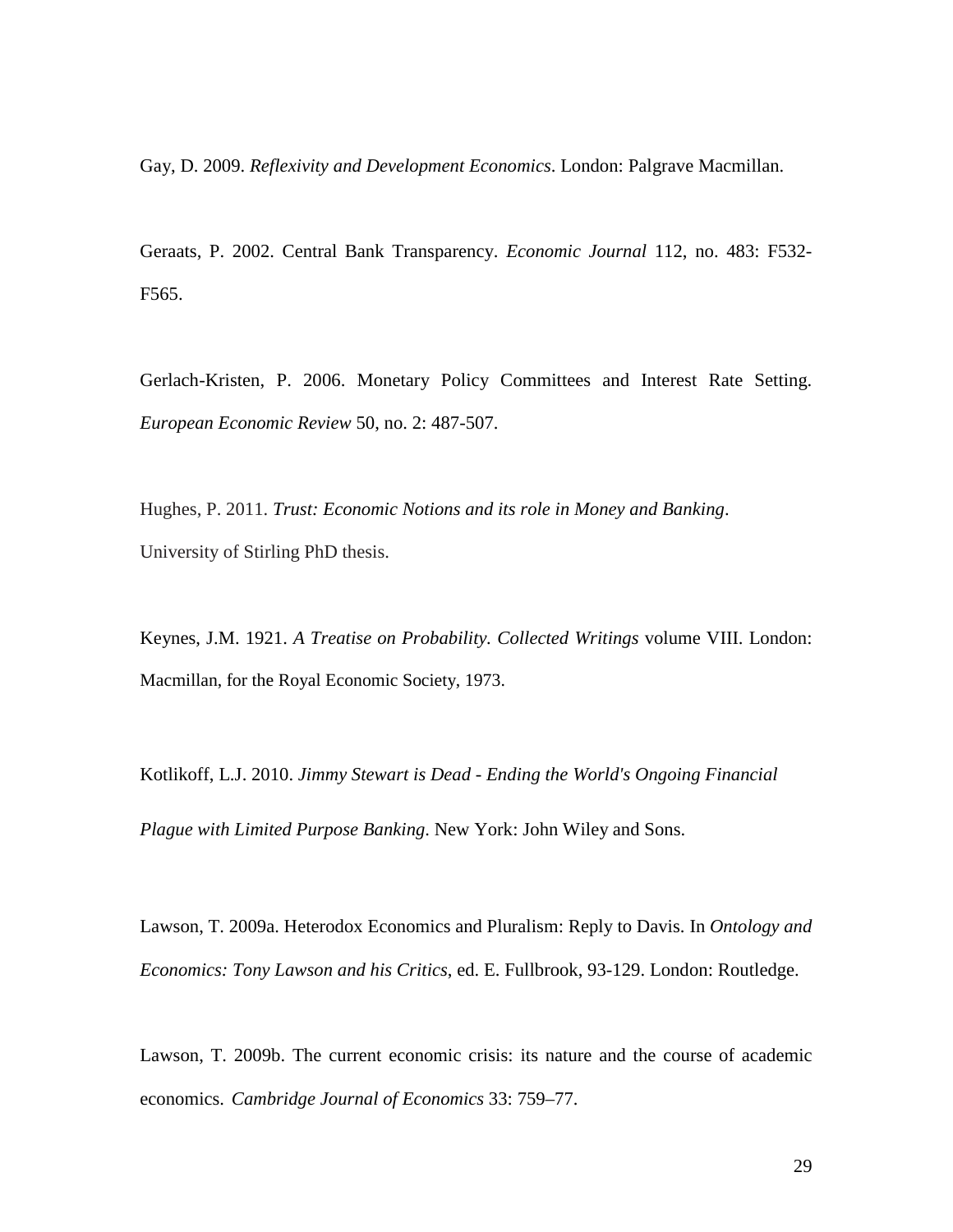Lee, F. 2009. *A History of Heterodox Economics: Challenging the mainstream in the twentieth century*. London: Routledge.

McCloskey, D.N. 1985. *The Rhetoric of Economics*. Brighton: Wheatsheaf.

Mäki, U. 1997 The One World and the Many Theories. In *Pluralism in Economics*, ed. A. Salanti and E. Screpanti, 37-47. Cheltenham: Edward Elgar.

Negru, I. 2009. Reflections on Pluralism in Economics. *International Journal of Pluralism and Economics Education* 1, nos 1-2: 7-21.

Searle, J. 1995. *The Construction of Social Reality*. New York: Free Press.

Stiglitz, J. 2010. Agenda for Reforming Economic Theory. Presentation to inaugural INET conference, Cambridge, April, available at http://ineteconomics.org/video/conference-kings/agenda-reforming-economic-theoryjoseph-stiglitz

Thaler, R.H. and C.R. Sunstein. 2008. *Nudge: Improving Decisions About Health, Wealth and Happiness*. New Haven CT: Yale University Press.

Van Dalen, H.P. 2007. Pluralism in economics: A Public Good or a Public Bad?. In *Teaching Pluralism in Economics*, ed. J. Groenewegen. Cheltenham: Edward Elgar.

30